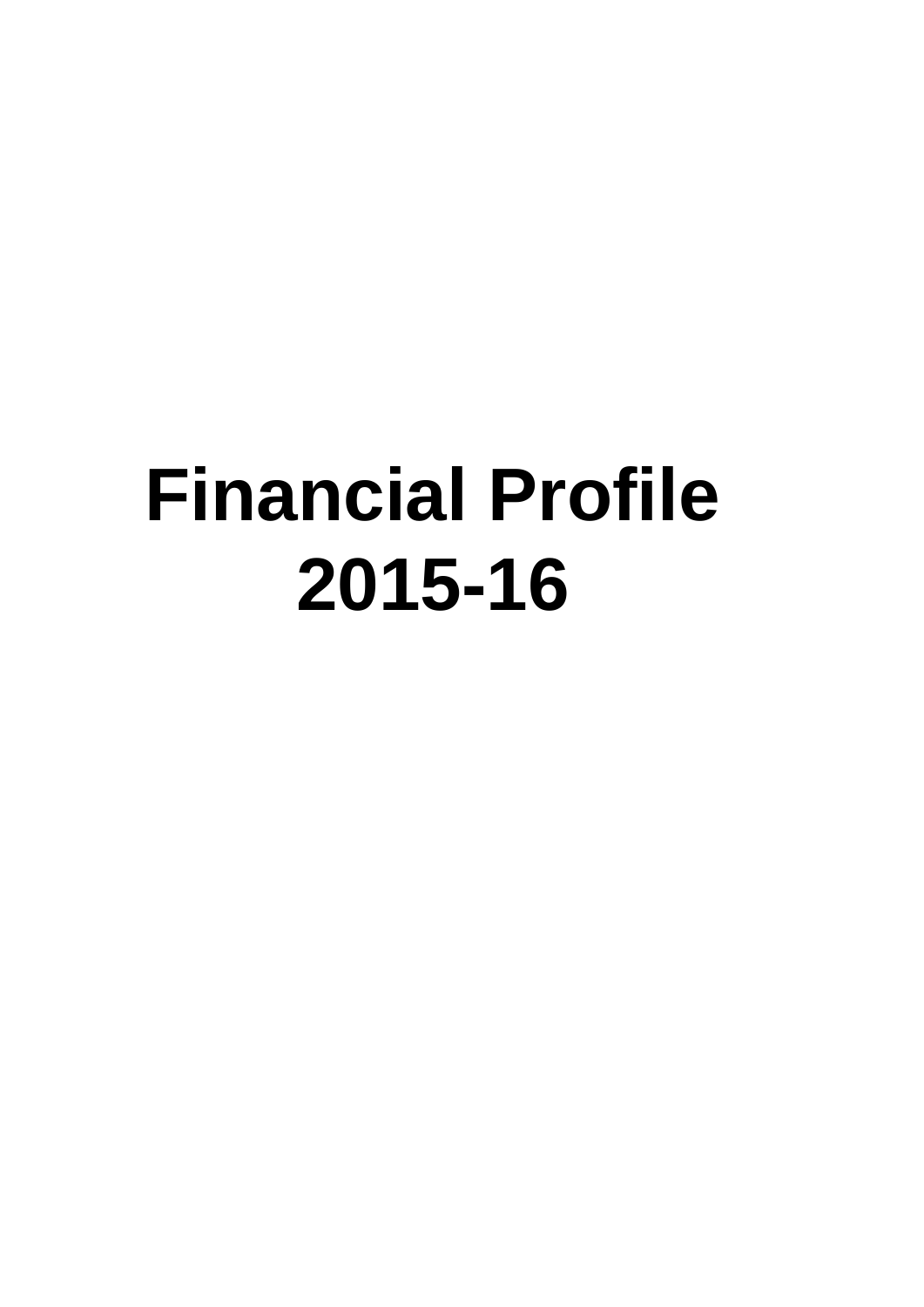#### **TEN YEAR BUDGET FORECAST** 2014-15 to 2024-2025

|                                                                                    | ŋ               |                      | $\mathbf{2}$    | 3               | 4               |                 | 6               | 7                     |                 | g               | 10              |
|------------------------------------------------------------------------------------|-----------------|----------------------|-----------------|-----------------|-----------------|-----------------|-----------------|-----------------------|-----------------|-----------------|-----------------|
| Year                                                                               | 2014/15<br>£000 | 2015/16<br>£000      | 2016/17<br>£000 | 2017/18<br>£000 | 2018/19<br>£000 | 2019/20<br>£000 | 2020/21<br>£000 | 2021/22<br>£000       | 2022/23<br>£000 | 2023/24<br>£000 | 2024/25<br>£000 |
| <b>Original Budget</b>                                                             | 17,228          | 17,228               | 17,482          | 17,884          | 18,619          | 19,125          | 19,701          | 20,276                | 20,742          | 21,763          | 22,426          |
| Pension increase and NI increase                                                   |                 | 90                   | 190             | 500             |                 |                 |                 |                       |                 |                 |                 |
| Dropping out of one off asset maintenance item from 2014-15                        |                 | (20)                 |                 |                 |                 |                 |                 |                       |                 |                 |                 |
| Full year effect of previous savings (car leasing, pension augmentation, London    |                 |                      |                 |                 |                 |                 |                 |                       |                 |                 |                 |
| Colney Recreation centre rent)                                                     |                 | (21)                 | (13)            |                 |                 |                 |                 |                       |                 |                 |                 |
| Impact of capital programme on revenue budget (MRP* and cost of capital)           |                 | 77                   | 158             | (15)            | 80              | (19)            | 11              | 11                    | (28)            | 9               | 2               |
| Revenue cost of CCOS (not the cost of borrowing which can be capitalised until the |                 |                      |                 |                 |                 |                 |                 |                       |                 |                 |                 |
| assets become operational)                                                         |                 | 90                   |                 |                 | (90)            |                 |                 |                       |                 |                 |                 |
| New Westminster Lodge- Revenue impact of new contract                              |                 | (158)                | (35)            | (21)            | 56              | 21              | (26)            | (60)                  | 326             |                 |                 |
| Reduction in costs of Early Retirements (pension strain)                           |                 | (50)                 | (118)           | (23)            |                 |                 |                 |                       |                 |                 |                 |
| County Council elections - reinstatement of SADC election costs                    |                 |                      |                 | (89)            | 89              |                 |                 | (89)                  | 89              |                 |                 |
| Asset reserve, mainly re Special Expenses                                          |                 | (8)                  |                 |                 |                 |                 |                 |                       |                 |                 |                 |
| Financial strategy- (excluding rates and council tax growth) (from Appendix FS)    |                 | (31)                 |                 |                 |                 |                 |                 |                       |                 |                 |                 |
| Additional staffing in Planning (funded from New Homes Bonus)                      |                 | 186                  |                 |                 | (186)           |                 |                 |                       |                 |                 |                 |
| Repairs and Parking backlog work funded from New Homes Bonus                       |                 | 160                  |                 | (160)           |                 |                 |                 |                       |                 |                 |                 |
| Impact of amendments agreed at Council December 2014                               |                 | $\Omega$             | 25              |                 |                 |                 |                 |                       |                 |                 |                 |
| Savings found                                                                      |                 | (917)                |                 |                 |                 |                 |                 |                       |                 |                 |                 |
| Contingency changes                                                                |                 | 200                  | (150)           |                 |                 |                 |                 |                       |                 |                 |                 |
| Other items from New Homes Bonus (P&D machines etc from 15/16)                     |                 | 175                  | (175)           |                 |                 |                 |                 |                       |                 |                 |                 |
| <b>Total before use of balances</b>                                                | 17,228          | 17,001               | 17,364          | 18,077          | 18,568          | 19,127          | 19,686          | 20,138                | 21,129          | 21,772          | 22,427          |
| Use of general fund balances                                                       |                 |                      |                 |                 |                 |                 |                 |                       |                 |                 |                 |
| Inflation (pay, non pay and fees and charges)                                      |                 | 481                  | 521             | 542             | 557             | 574             | 591             | 604                   | 634             | 653             | 673             |
| Net expenditure before Gov't support, Council Tax, Collection Fund                 | 17,228          | 17,482               | 17,884          | 18,619          | 19,125          | 19,701          | 20,276          | 20,742                | 21,763          | 22,426          | 23,100          |
|                                                                                    |                 |                      |                 |                 |                 |                 |                 |                       |                 |                 |                 |
| Funded By                                                                          |                 |                      |                 |                 |                 |                 |                 |                       |                 |                 |                 |
| <b>Total Government support</b>                                                    | (4,890)         | (4,260)              | (4, 160)        | (3,973)         | (3,805)         | (3,654)         | (3,654)         | (3,654)               | (3,654)         | (3,654)         | (3,654)         |
| Grant in aid of Council Tax Freeze                                                 | (107)           | (108)                |                 |                 |                 |                 |                 |                       |                 |                 |                 |
| <b>Council Tax</b>                                                                 |                 | $(9,951)$ $(10,013)$ | (10, 013)       | (10,053)        | (10,093)        | (10, 133)       | (10, 173)       | $(10,213)$ $(10,253)$ |                 | (10, 293)       | (10, 333)       |
| Increase in Council Tax base- growth in Band D properties                          | 0               | 0                    | (40)            | (40)            | (40)            | (40)            | (40)            | (40)                  | (40)            | (40)            | (40)            |
| Council tax increase (at 2%) in years from 2017/18 onwards                         | $\Omega$        | $\Omega$             | $\Omega$        | (201)           | (407)           | (618)           | (834)           | (1,054)               | (1,281)         | (1,512)         | (1,749)         |
| Transfer from collection fund (Net Council Tax and NNDR position)                  | (20)            | (108)                | (50)            | (50)            | (50)            | (50)            | (50)            | (50)                  | (50)            | (50)            | (50)            |
| New Homes Bonus                                                                    | (2, 354)        | (2,994)              | (3,040)         | (2,660)         | (2,096)         | (1, 497)        | (686)           | (150)                 | $\mathbf 0$     | $\mathbf 0$     | $\Omega$        |
| <b>Localisation of Business Rate</b>                                               | 94              |                      |                 |                 |                 |                 |                 |                       |                 |                 |                 |
| <b>Funding</b>                                                                     | (17, 228)       | (17, 482)            | (17, 302)       | (16, 977)       | (16, 490)       | (15, 991)       | (15, 436)       | (15, 161)             | (15, 277)       | (15, 548)       | (15, 825)       |
| <b>Budget Gap</b>                                                                  | 0               | (0)                  | 582             | 1,643           | 2,635           | 3,710           | 4,841           | 5,582                 | 6,486           | 6,877           | 7,275           |
| Inflation assumption in the model after 2015-16                                    |                 |                      | 3.0%            | 3.0%            | 3.0%            | 3.0%            | 3.0%            | 3.0%                  | 3.0%            | 3.0%            | 3.0%            |
| Council Tax increase                                                               |                 | 0%                   | $0\%$           | 2%              | 2%              | 2%              | 2%              | 2%                    | 2%              | 2%              | 2%              |
| $\sim$ CADO is stated.<br>Dealer Staff                                             |                 |                      |                 |                 |                 |                 |                 |                       |                 |                 |                 |

\*MRP- Minimum Revenue Provision- the amount SADC is statutorily required to put aside for debt repayment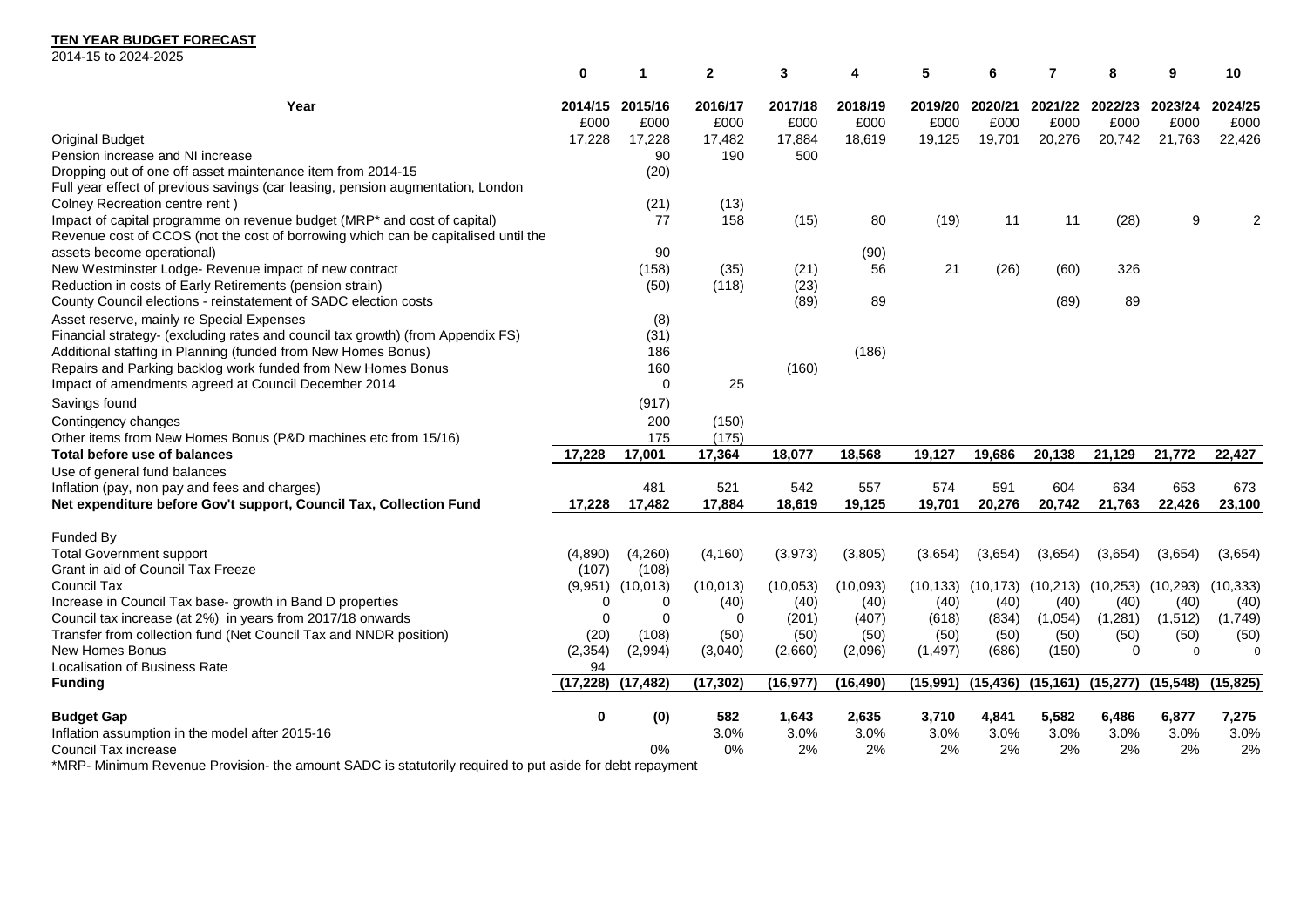## **FINANCIAL PROFILE 2015/2016**

| 2014/2015<br>£'000                |                                                                                                   |                                                                                                                                         | 2015/2016<br>£'000      |                         |
|-----------------------------------|---------------------------------------------------------------------------------------------------|-----------------------------------------------------------------------------------------------------------------------------------------|-------------------------|-------------------------|
|                                   | <b>GENERAL FUND</b>                                                                               |                                                                                                                                         |                         |                         |
| 14,874                            | Net Budget                                                                                        |                                                                                                                                         | 17,482                  |                         |
|                                   |                                                                                                   | Support from Government (Start Up Funding Assessment) -<br>replacing redistributed NNDR and RSG                                         | 4,260                   |                         |
| 4,890                             | New Homes Bonus Grant                                                                             |                                                                                                                                         | 2,994                   |                         |
| 3,539<br>250<br>(2, 139)<br>1,650 |                                                                                                   | General Balances - Brought Forward<br>- Added During Year<br><b>Estimated Usage During Year</b><br>$\sim 100$<br><b>Carried Forward</b> | 1,500<br>0<br>1,500     |                         |
|                                   | <b>HOUSING REVENUE ACCOUNT</b>                                                                    |                                                                                                                                         |                         |                         |
| 9.264                             | <b>Gross Service Expenditure</b>                                                                  |                                                                                                                                         | 9,412                   |                         |
| 28,107                            | Income                                                                                            |                                                                                                                                         | 28,023                  |                         |
| 2,716<br>(491)<br>2,225           | <b>Balances</b>                                                                                   | - Brought Forward<br>Added/Used During Year<br><b>Carried Forward</b>                                                                   | 2,873<br>(557)<br>2,316 |                         |
|                                   | <b>CAPITAL SPENDING</b>                                                                           |                                                                                                                                         |                         |                         |
| 11,103                            | <b>General Fund</b>                                                                               | Approved Forward Programme                                                                                                              | 2,873                   |                         |
| 10,607                            | Housing Investment Programme                                                                      |                                                                                                                                         | 12,088                  |                         |
| 168.28<br>38. RQ                  | <b>COUNCIL TAX at Band D</b><br>St Albans District Council (average)<br>Parish Councils (average) |                                                                                                                                         | 168.28<br>30 AQ         | no change<br>2 1% incre |

| 38.69    | Parish Councils (average)                           | 39.49    | 2.1% increase  |
|----------|-----------------------------------------------------|----------|----------------|
| 206.97   | <b>Total District and Parishes (average)</b>        | 207.77   | 0.4% increase  |
| 1.118.83 | <b>Hertfordshire County Council</b>                 | 1.141.09 | 1.99% increase |
| 147.82   | Hertfordshire Police and Crime Commissioner Precept | 147.82   | no change      |
| 1,473.62 | Total Council Tax at Band D (average)               | 1,496.68 | 1.6% increase  |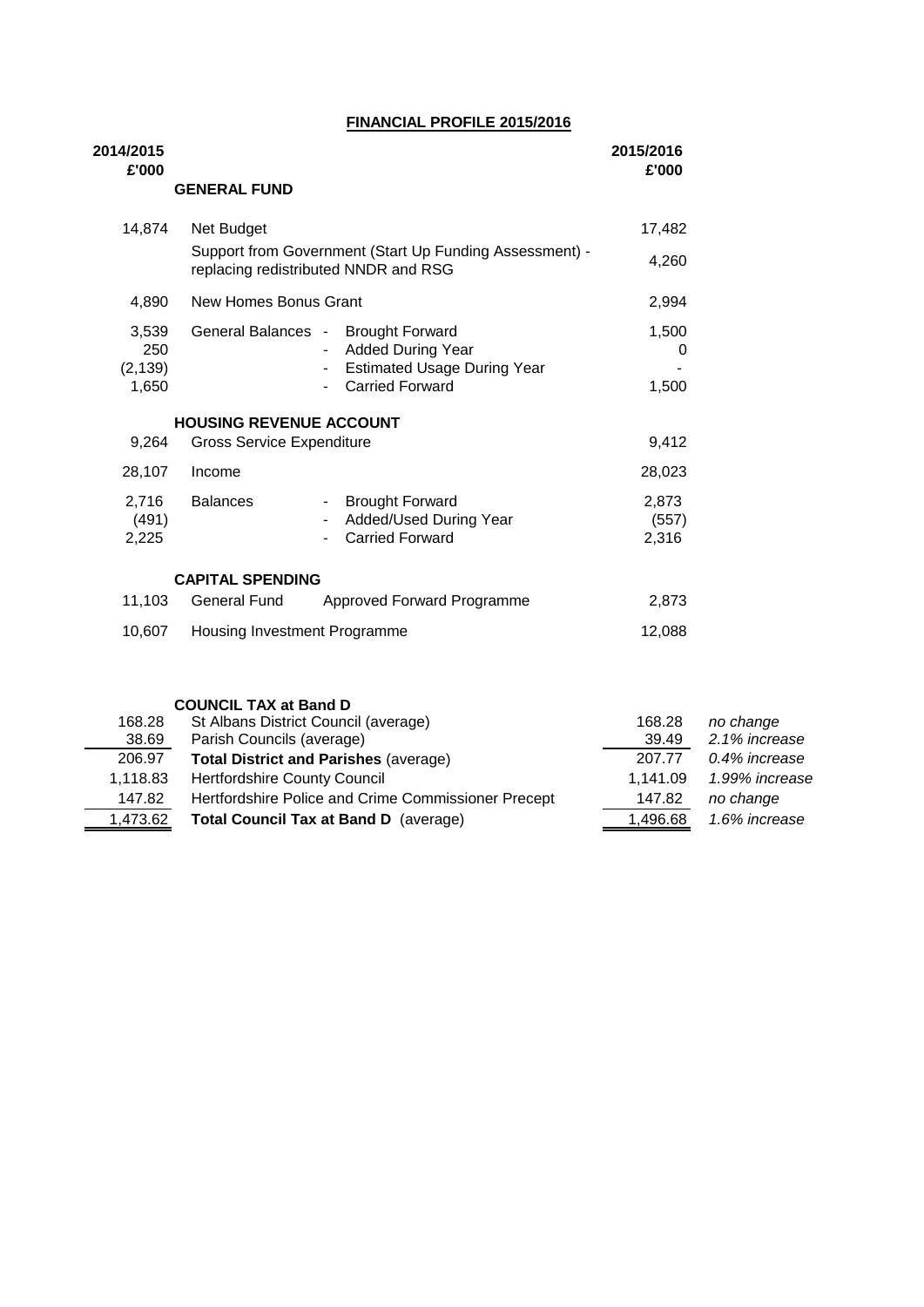## **SUMMARY OF GENERAL FUND BUDGETS 2014-15 TO 2016-17**

| <b>Budget</b><br>2014-15<br>£ | Portfolio                                                                                                         | <b>Budget</b><br>2015-16<br>£ | Budget 2016-<br>17<br>£ |
|-------------------------------|-------------------------------------------------------------------------------------------------------------------|-------------------------------|-------------------------|
|                               | 3,085,540 Community Engagemnt & Localism                                                                          | 2,600,290                     | 2,599,890               |
|                               | 6,920,730 Environmental                                                                                           | 7,003,280                     | 7,003,030               |
|                               | 532,610 Housing General Fund                                                                                      | 1,190,710                     | 1,171,090               |
|                               | 1,628,740 Leader Planning & Conservation                                                                          | 2,594,820                     | 2,594,620               |
|                               | 3,910,360 Resources (Direct)                                                                                      | 3,499,650                     | 4,276,300               |
|                               | 206,780 Resources (Support)                                                                                       | $\Omega$                      | 0                       |
|                               | 4,193,040 Sports, Leisure & Heritage                                                                              | 3,778,490                     | 3,885,010               |
| 20,477,800                    |                                                                                                                   | 20,667,240                    | 21,529,940              |
|                               | (3,249,360) Capital Charges Credit                                                                                | (3, 169, 510)                 | (3,329,510)             |
|                               | <sup>0</sup> Contribution from Balances                                                                           | (16,000)                      | 0                       |
|                               | 17,228,440 Net Expenditure before Government Support                                                              | 17,481,730                    | 18,200,430              |
| (4,890,060)                   | <b>Government Support:</b><br>Start Up Funding Assessment (from 2013-14 replacing redistributed NNDR<br>and RSG)  | (4,259,540)                   | (4, 159, 875)           |
|                               | (2,354,480) New Homes Bonus                                                                                       | (2,993,790)                   | (3,040,000)             |
|                               | (106,900) Council Tax Freeze Grant                                                                                | (107,900)                     | 0                       |
|                               | 9,877,000 NET EXPENDITURE AFTER GOVERNMENT SUPPORT                                                                | 10.120.500                    | 11,000,555              |
|                               | (20,000) BALANCE TRANSFERRED FROM COLLECTION FUND<br>94,000 BALANCE TRANSFERRED TO BUSINESS RATES COLLECTION FUND | (108,000)                     | (50,000)                |
|                               | 9,951,000 NET REQUIREMENT FROM COUNCIL TAXPAYERS                                                                  | 10,012,500                    | 10,950,555              |
|                               | 3,539,000 General Fund Balance Brought Forward<br>250,000 Increase in Working Balance                             | 1,500,000                     | 1,500,000               |
|                               | (2,139,000) Taken from General Fund Balances (expected use)                                                       |                               | 0                       |
|                               | 1,650,000 Estimated General Fund Balance Carried Forward<br>(NB Working Balance of a minimum of £1,500,000)       | 1,500,000                     | 1,500,000               |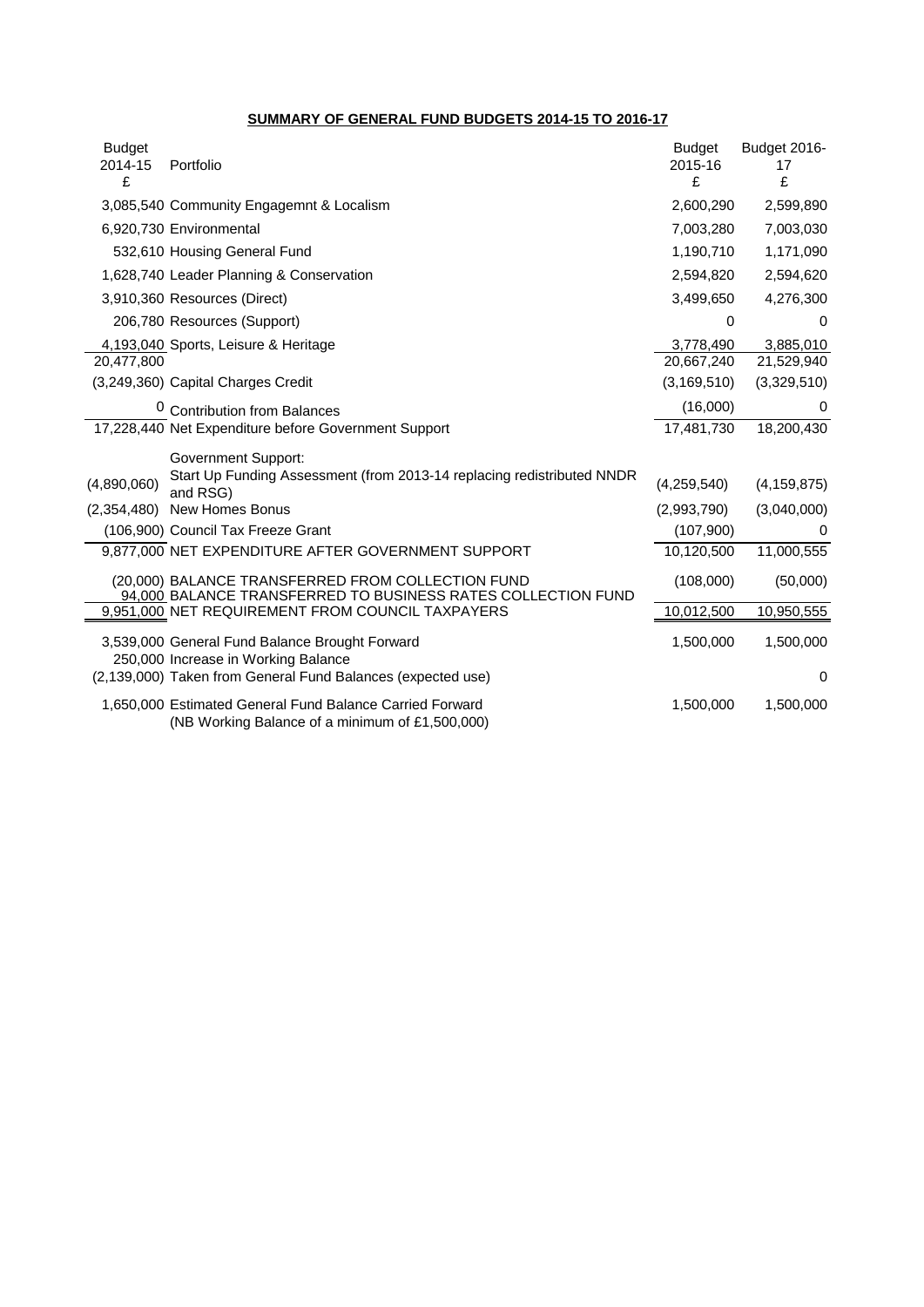# **SUMMARY OF GENERAL FUND BUDGETS**

# **WHERE COSTS ARE SUBSEQUENTLY RECHARGED TO OTHER SERVICES**

| <b>Budget</b><br>2014-15<br>£ | <b>Portfolio</b>                                                                         | <b>Budget</b><br>2015-16<br>£ | <b>Estimate</b><br>2016-17<br>£ |
|-------------------------------|------------------------------------------------------------------------------------------|-------------------------------|---------------------------------|
| 2,602,520                     | <b>Community Engagement &amp; Localism</b>                                               | 1,164,690                     | 1,164,690                       |
| 590,860                       | Environmental                                                                            | 462,190                       | 462,190                         |
| 143,610                       | <b>Housing General Fund</b>                                                              | 229,010                       | 209,490                         |
| 417,020                       | <b>Planning &amp; Conservation</b>                                                       | 1,232,290                     | 1,232,290                       |
| 89,160                        | Resources (Direct)                                                                       | 60,570                        | 60,570                          |
| 5,685,940                     | Resources (Support)                                                                      | 6,149,820                     | 6,144,820                       |
| 9,529,110                     | TOTAL OF COSTS RECHARGED TO DIRECT SERVICES AND<br><b>INCLUDED WITHIN THOSE SERVICES</b> | 9,298,570                     | 9,274,050                       |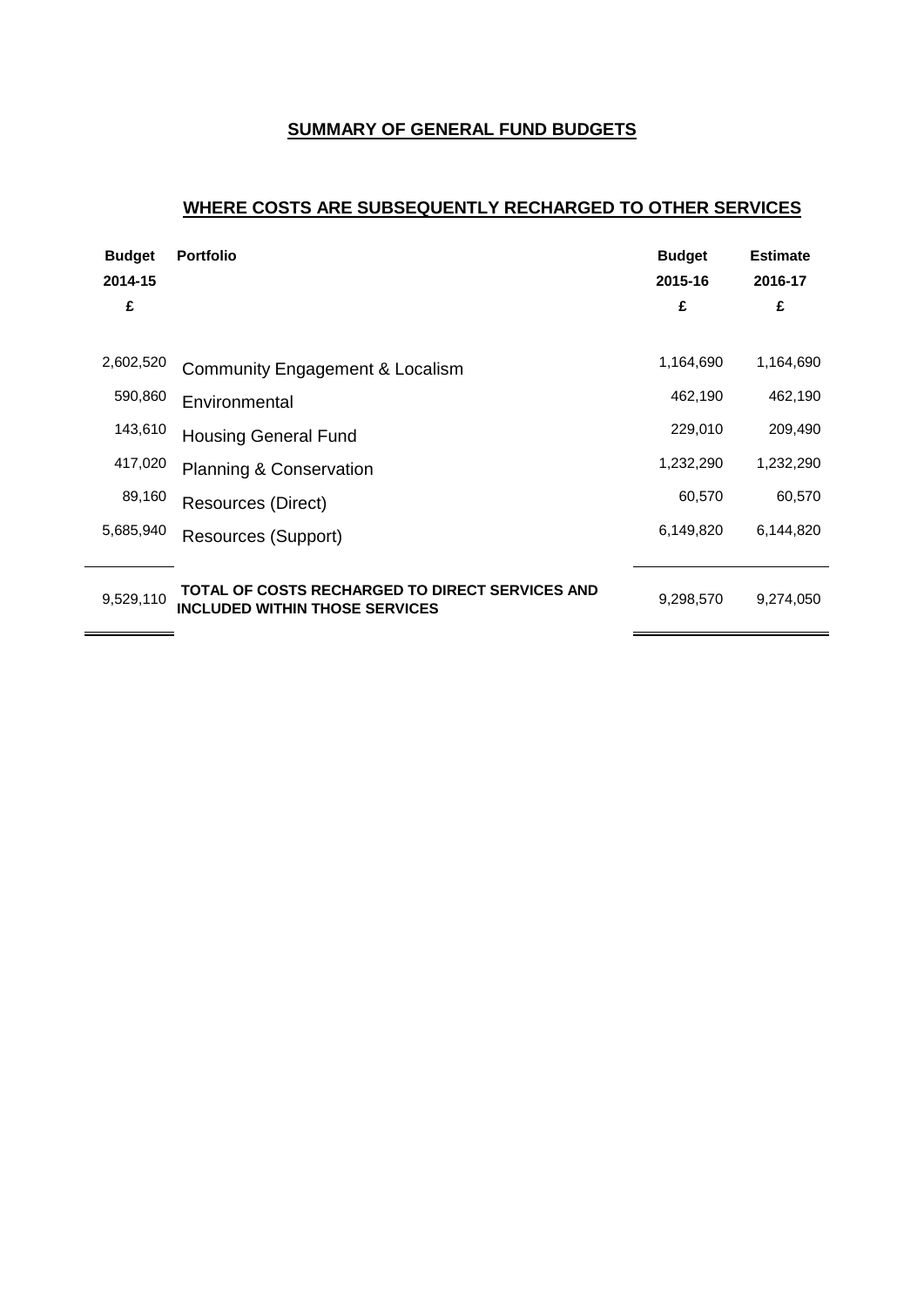## **Community Engagement & Localism Portfolio**

| <b>Budget</b> | Cost          |                                       | <b>Budget</b> | <b>Budget</b>               |                                        |
|---------------|---------------|---------------------------------------|---------------|-----------------------------|----------------------------------------|
| 2014-15       | <b>Centre</b> | <b>Direct Services</b>                | 2015-16       | 2016-17                     |                                        |
| £             |               |                                       | £             | £                           |                                        |
| 192,010       | 1205          | <b>Community Protection</b>           | 181,570       | 181,570                     |                                        |
| 11,200        | 1207          | <b>Community Safety Fund</b>          | 0             | 0                           |                                        |
| 284,780       | 1210          | CCTV                                  | 376,300       | 376,300                     |                                        |
| 692,360       | 1215          | <b>Members</b>                        | 772,600       | 772,600                     |                                        |
| 3,890         | 1220          | <b>Civic Activities</b>               | 1,640         | 1,640                       |                                        |
| 200,730       | 1222          | Mayoralty                             | 187,050       | 187,050                     |                                        |
| 13,660        | 1225          | Town Twinning                         | 17,860        | 17,860                      |                                        |
| 238,160       | 1230          | Elections                             | 244,120       | 244,120                     |                                        |
| 215,850       | 1235          | <b>Electoral Registration</b>         | 197,250       | 197,250                     |                                        |
|               | 1256          | Policy and Sustainability             | 53,870        |                             | 53,870 Formerly in Resources (Support) |
|               | 1259          | <b>Project Delivery</b>               | 28,030        |                             |                                        |
|               |               |                                       |               |                             | 28,030 Formerly in Resources (Support) |
|               | 1540<br>1545  | Animal Welfare                        | 52,220        |                             | 52,220 Formerly in Environment         |
|               | 1575          | Removal of Abandoned Vehicles         | 27,050        |                             | 27,050 Formerly in Environment         |
| 34,300        |               | Licensing                             | 29,010        | 29,010                      |                                        |
|               | 1578          | <b>Externally FundedTaxi Schemes</b>  | 460           | 460                         |                                        |
| (8,770)       | 1580          | Hackney Carriages & Private Hire      | (18, 380)     | (18, 380)                   |                                        |
| (185,900)     | 1585          | Market                                | (67,080)      | (67,080)                    |                                        |
| 0             | 1586          | <b>Christmas Market</b>               | 6,410         | 6,410                       |                                        |
| 10,390        | 2635          | Nomansland Common                     | 10,590        | 10,590                      |                                        |
| 8,660         | 2640          | <b>Bricketwood Common</b>             | 8,820         | 8,820                       |                                        |
| (100, 990)    | 2800          | Cemeteries                            | (88,000)      | (88,000)                    |                                        |
| 2,750         | 2810          | West Herts Crematorium                | 0             | 0                           |                                        |
| 3,760         | 2820          | Closed Churchyards                    | 4,080         | 4,080                       |                                        |
| 8,950         | 2900          | Jubilee Restaurant                    |               |                             |                                        |
| 6,800         | 2910          | <b>Jubilee Centre</b>                 | 7,010         | 7,010                       |                                        |
| 249,510       | 3056          | Development & Tourism                 | 176,060       | 176,060                     |                                        |
| 31,260        | 3057          | Shopmobility                          | 32,930        | 32,930                      |                                        |
| 157,460       | 3062          | <b>Tourist Information Centre</b>     | 161,320       | 161,320                     |                                        |
| 37,520        | 3510          | Scrutiny                              | 38,980        | 38,980                      |                                        |
| 1,022,490     | 3540          | Democratic Represent & Management     | 0             |                             | 0 Moved to Resources (Direct)          |
| 44,140        | 5002          | War memorial                          | 2,790         | 2,790                       |                                        |
| 550,560       | 5015          | Grants & Subsidies                    | 524,180       | 524,180                     |                                        |
| 141,340       | 5060          | Partnership & Engagement              | 286,030       | 286,030                     |                                        |
| 72,840        | 5062          | <b>Local Services Hub</b>             | 0             |                             | 0 Moved to Resources (Direct)          |
| 34,920        | 5075          | <b>Land Charges</b>                   | 26,000        | 26,000                      |                                        |
| 78,080        | 5080          | <b>Emergency Planning/Resilience</b>  | 101,780       | 101,780                     |                                        |
| 25,060        | 5525          | <b>Customer Service Centre</b>        |               |                             |                                        |
|               | 5547          | <b>Protection from Eviction</b>       | 12,800        |                             | 12,800 Formerly in Resources (Direct)  |
| 81,810        | 6000          | <b>Public Transport</b>               | 97,200        | 97,200                      |                                        |
| 62,500        | 6005          | <b>Taxi Voucher Scheme</b>            | 62,730        | 62,730                      |                                        |
| 15,450        | 6010          | <b>Transport Strategy</b>             | 0             | 0                           |                                        |
| 113,710       | 6020          | Roads Amenity Functions               | 150,980       | 150,980                     |                                        |
| 63,910        | 6030          | Verge Maintenance                     | 0             | 0                           |                                        |
| (1,751,280)   | 6035          | <b>Car Parks Contract</b>             |               | $(1,767,040)$ $(1,767,040)$ |                                        |
| 178,250       | 6040          | Car Parks Administration              | (105, 380)    | (105, 430)                  |                                        |
| 209,870       | 6045          | Russell Avenue/Drovers Way Car        | 209,330       | 209,330                     |                                        |
| (125, 210)    | 6050          | Civic Centre Car Park                 | 7,040         | 7,040                       |                                        |
| 97,590        | 6055          | Fee Paying Car Parks                  | 212,060       | 212,060                     |                                        |
| (44,070)      | 6060          | <b>Leased Car Parks</b>               | (28, 390)     | (28, 390)                   |                                        |
| 12,940        | 6065          | Free Car Parks                        | 22,320        | 22,320                      |                                        |
| 2,993,240     |               | <b>Net Budget</b>                     | 2,256,200     | 2,256,150                   |                                        |
| (38, 130)     |               | Less funding from reserves            | (1,950)       | (1,950)                     |                                        |
|               |               | Net Budget for Community Engagement & |               |                             |                                        |
| 2,955,110     |               | <b>Localism Portfolio</b>             | 2,254,250     | 2,254,200                   |                                        |
|               |               |                                       |               |                             |                                        |
|               |               | Costs reallocated to other services   |               |                             |                                        |
| 501,620       | 1245          | <b>Democratic Services</b>            | 511,730       | 511,730                     |                                        |
| 906,230       | 5500          | <b>Central Offices</b>                | 0             |                             | 0 Moved to Resources (Direct)          |
| 632,340       | 5545          | Legal                                 | 652,960       | 652,960                     |                                        |
| 502,540       | 5560          | Property and Asset Management         | 0             |                             | 0 Moved to Resources (Direct)          |
| 15,000        | 5568          | Apprenticeships                       | 0             |                             | 0 Moved to Resources (Direct)          |
| 44,790        | 6400          | Infrastructure                        | 0             | 0                           |                                        |
| 2,602,520     |               |                                       | 1,164,690     | 1,164,690                   |                                        |
| (2,602,520)   |               | Recharge to other services            | (1, 164, 690) | (1, 164, 690)               |                                        |
| 0             |               |                                       | 0             | 0                           |                                        |
|               |               | <b>Special Reserve</b>                |               |                             |                                        |
| 130,430       | 6100          | <b>Decriminalised Parking</b>         | 346,040       | 345,690                     |                                        |
|               |               |                                       |               |                             |                                        |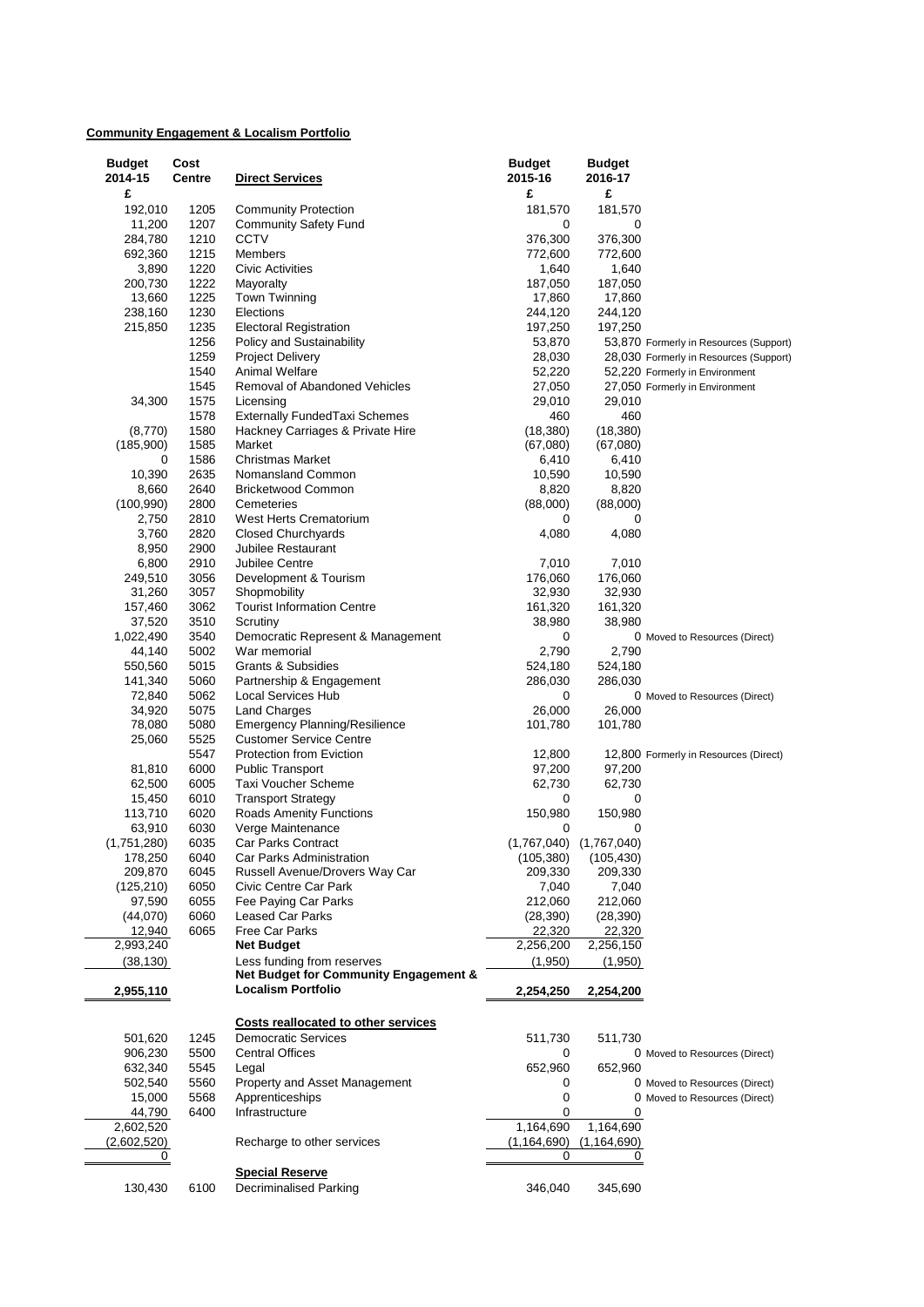## **Environmental Portfolio**

| <b>Budget</b> | Cost |                                              | <b>Budget</b> | <b>Budget</b> |                                   |
|---------------|------|----------------------------------------------|---------------|---------------|-----------------------------------|
| 2014-15       |      | <b>Centre Direct Services</b>                | 2015-16       | 2016-17       |                                   |
| £             |      |                                              | £             | £             |                                   |
| 0             | 1500 | <b>Environmental Services Administration</b> | 0             | $\mathbf 0$   |                                   |
| 449.350       | 1505 | <b>Environmental Protection</b>              | 445.520       | 445.520       |                                   |
| 420,500       | 1520 | Food & Health Safety                         | 473,360       | 473,360       |                                   |
| 67,550        | 1530 | Pest Control                                 | 53,920        | 53,920        |                                   |
| 216,180       | 1535 | <b>Public Conveniences</b>                   | 254,480       | 254,480       |                                   |
| 53,170        | 1540 | <b>Animal Welfare</b>                        | 0             |               | 0 Moved to Community & Engagement |
| 23,090        | 1545 | Removal of Abandoned Vehicles                | 0             |               | 0 Moved to Community & Engagement |
| 1,765,690     | 1555 | Recycling                                    | 1,744,180     | 1,744,130     |                                   |
| 1,809,630     | 1560 | <b>Refuse Collection</b>                     | 1,761,970     | 1,761,920     |                                   |
| 1,434,530     | 1565 | <b>Street Cleansing</b>                      | 1,477,030     | 1,477,030     |                                   |
| 326,250       | 2600 | Parks Administration                         | 309,630       | 309,480       |                                   |
| (10, 820)     | 2605 | Allotments                                   | (7,780)       | (7,780)       |                                   |
| 43,340        | 2610 | <b>Clarence Park</b>                         | 71,220        | 71,220        |                                   |
| 16,410        | 2615 | Other Open Spaces                            | 64,880        | 64,880        |                                   |
| 27,400        | 2620 | Gardens & Flower Beds                        | 28,080        | 28,080        |                                   |
| 191,410       | 2625 | Playgrounds                                  | 175,760       | 175,760       |                                   |
| 8,270         | 2630 | <b>Central Nursery</b>                       | 3,340         | 3,340         |                                   |
| 17,310        | 2645 | <b>Railway Trails</b>                        | 16,350        | 16,350        |                                   |
| 46,380        | 2650 | Verulamium & Westminster Lodge               | 48,280        | 48,280        |                                   |
| 15,090        | 2655 | <b>Rothamsted Park</b>                       | 82,130        | 82,130        |                                   |
|               | 6025 | Drainage & Flood Prevention                  | 930           | 930           |                                   |
|               |      | <b>Net Budget for Environmental</b>          |               |               |                                   |
| 6,920,730     |      | <b>Portfolio</b>                             | 7,003,280     | 7,003,030     |                                   |
|               |      |                                              |               |               |                                   |
|               |      | Costs reallocated to other services          |               |               |                                   |
| 401,330       | 1500 | <b>Environmental Services Administration</b> | 411,870       | 411,870       |                                   |
|               | 5561 | Property & Asset Mgt                         | 50,320        | 50,320        |                                   |
| 189,530       | 6410 | Landscape Architect, Arborists               | 0             |               | 0 Moved to Planning               |
| (590, 860)    |      | Recharge to other services                   | (462, 190)    | (462, 190)    |                                   |
| 0             |      |                                              | 0             | 0             |                                   |
|               |      |                                              |               |               |                                   |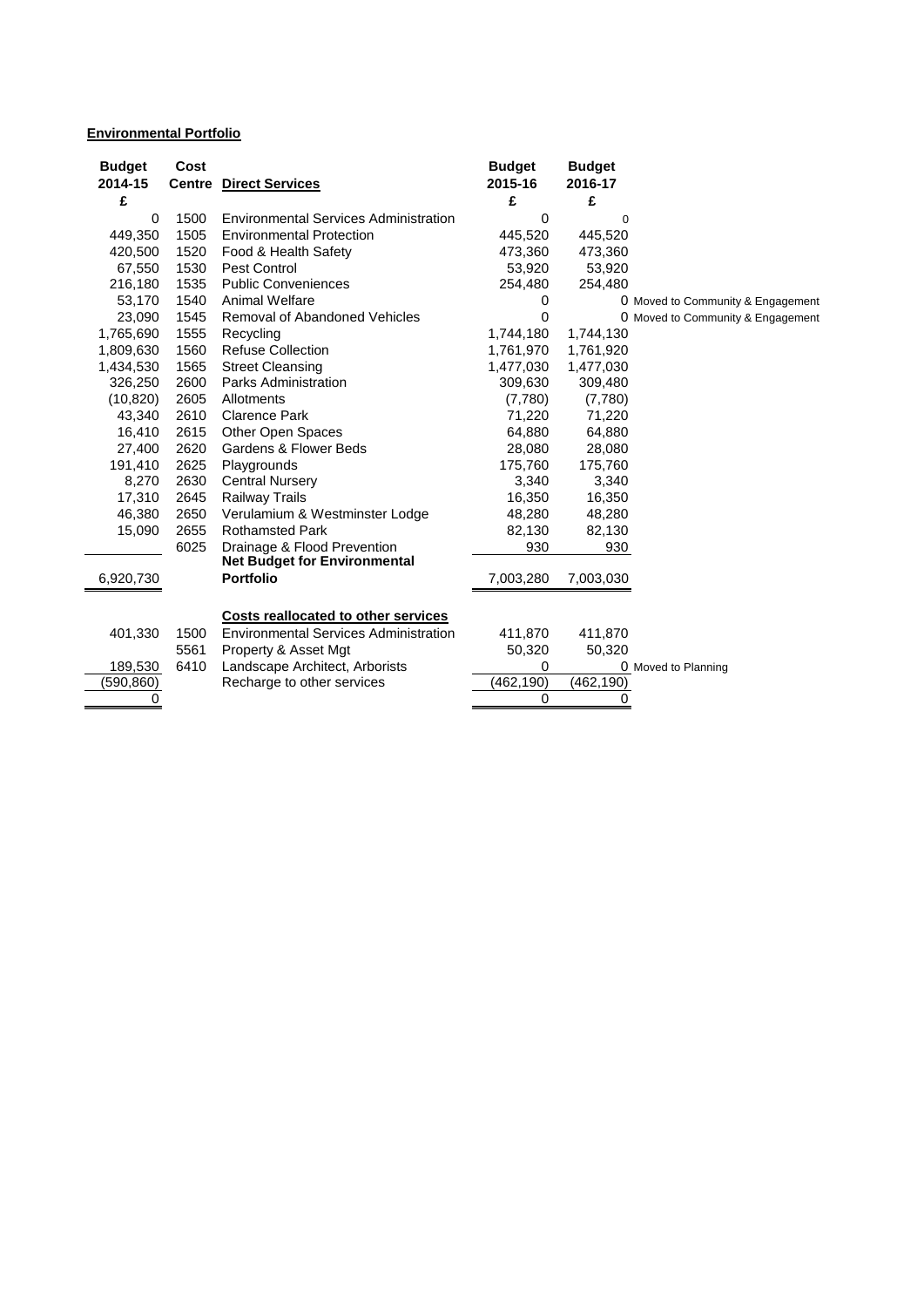# **Housing Services Portfolio (General Fund)**

| <b>Budget</b> | Cost          |                                   | <b>Budget</b> | <b>Budget</b> |                                        |
|---------------|---------------|-----------------------------------|---------------|---------------|----------------------------------------|
| 2014-15       | <b>Centre</b> | <b>Direct Services</b>            | 2015-16       | 2016-17       |                                        |
| £             |               |                                   | £             | £             |                                        |
| (106, 830)    | 2000          | Mobile Home Sites                 | (113, 840)    | (113, 840)    |                                        |
| (4,280)       | 2010          | <b>Sundry Properties</b>          | (4,600)       | (4,600)       |                                        |
| 401,460       | 2020          | <b>Homelessness</b>               | 566,100       | 566,100       |                                        |
| 95,770        | 2030          | <b>Grounds Maintenance</b>        | 106,610       | 106,610       |                                        |
| 191,100       | 2050          | <b>Rent Allowances</b>            | 190,100       | 190,100       |                                        |
| (145,000)     | 2051          | <b>Rent Rebates</b>               | (295,000)     | (295,000)     |                                        |
| 100,390       | 2065          | Affordable Housing                | 137,620       | 137,620       |                                        |
|               | 5050          | <b>Benefits Administration</b>    | 627,720       |               | 608,100 Formerly in Resources (Direct) |
|               |               | Less funding from reserves        | (24,000)      | (24,000)      |                                        |
|               |               | <b>Net Budget for Housing</b>     |               |               |                                        |
| 532,610       |               | <b>Portfolio</b>                  | 1,190,710     | 1,171,090     |                                        |
|               |               |                                   |               |               |                                        |
|               |               | <b>Costs reallocated to other</b> |               |               |                                        |
|               |               | services or the Housing           |               |               |                                        |
|               |               | <b>Investment Programme</b>       |               |               |                                        |
|               |               |                                   |               |               |                                        |
| 143,610       | 2040          | <b>Home Renovation Grants</b>     | 169050        | 169050        |                                        |
|               | 5055          | Benefits investigation            | 59,960        |               | 40440 Formerly in Resources (Direct)   |
|               |               | Recharge to the HIP & other       |               |               |                                        |
| (143,610)     |               | services                          | (229,010)     | (209, 490)    |                                        |
|               |               |                                   | 0             |               |                                        |
|               |               |                                   |               |               |                                        |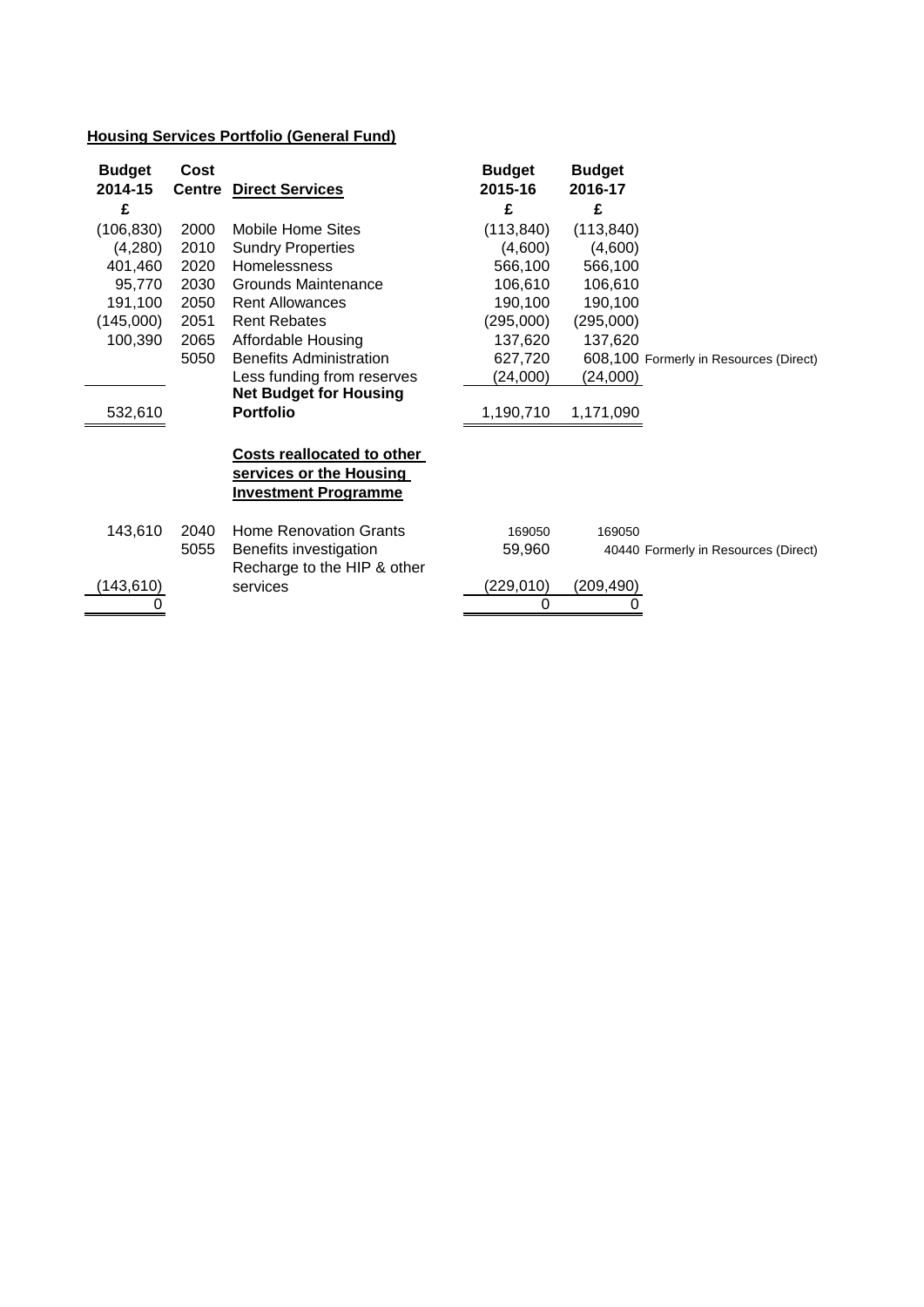# **Housing Services Portfolio HRA (Housing Revenue Account)**

| <b>Budget</b><br>2014-15<br>£'000                                                                                                                                          | <b>Budget</b><br>2015-16<br>£'000     | <b>Budget</b><br>2016-17<br>£'000     |
|----------------------------------------------------------------------------------------------------------------------------------------------------------------------------|---------------------------------------|---------------------------------------|
| <u>Income</u>                                                                                                                                                              |                                       |                                       |
| (25,789) Rents - Dwellings (inc heating)<br>- Service Charges<br>(533)<br>(822)<br>- Garages<br>- Shops and Other<br>(328)                                                 | (25, 892)<br>(524)<br>(765)<br>(340)  | (26, 554)<br>(536)<br>(780)<br>(350)  |
| - Leaseholders<br>(399)<br>(166) Supporting People<br>(70) HRA Investment Income/Mortgage Interest<br>(28,107) Total Income                                                | (432)<br>0<br>(70)<br>(28, 023)       | (447)<br>0<br>(70)<br>(28, 737)       |
| <b>Expenditure</b>                                                                                                                                                         |                                       |                                       |
| 4,927 Supervision and Management<br>3,666 Repairs<br>238 Council Tax for Voids<br>150 Garage Depreciation<br>283 Corporate and Democratic Costs<br>9,264 Total Expenditure | 5,421<br>3,521<br>180<br>290<br>9,412 | 5,587<br>3,599<br>185<br>299<br>9,670 |
| (18,843) Net surplus of services                                                                                                                                           | (18, 611)                             | (19,067)                              |
| <b>Loans</b>                                                                                                                                                               |                                       |                                       |
| 5,227 Interest on Self Financing Loan<br>500 Contribution to fund capital<br>3,500 Provision for debt repayment<br>9,227 Transfer to/from reserves                         | 5,168<br>2,000<br>7,168               | 5,130<br>2,224<br>7,354               |
| <b>Capital Charges</b><br>10,500 Depreciation<br>(393) Saving to be found (2013/14 rent)<br>10,107                                                                         | 12,000<br>12,000                      | 13,000<br>13,000                      |
|                                                                                                                                                                            |                                       |                                       |
| (2,716) Balance brought forward<br>491 Transfers (In)/out<br>(2,225) Balance carried forward                                                                               | (2, 873)<br>557<br>(2, 316)           | (2, 316)<br>1,287<br>(1,029)          |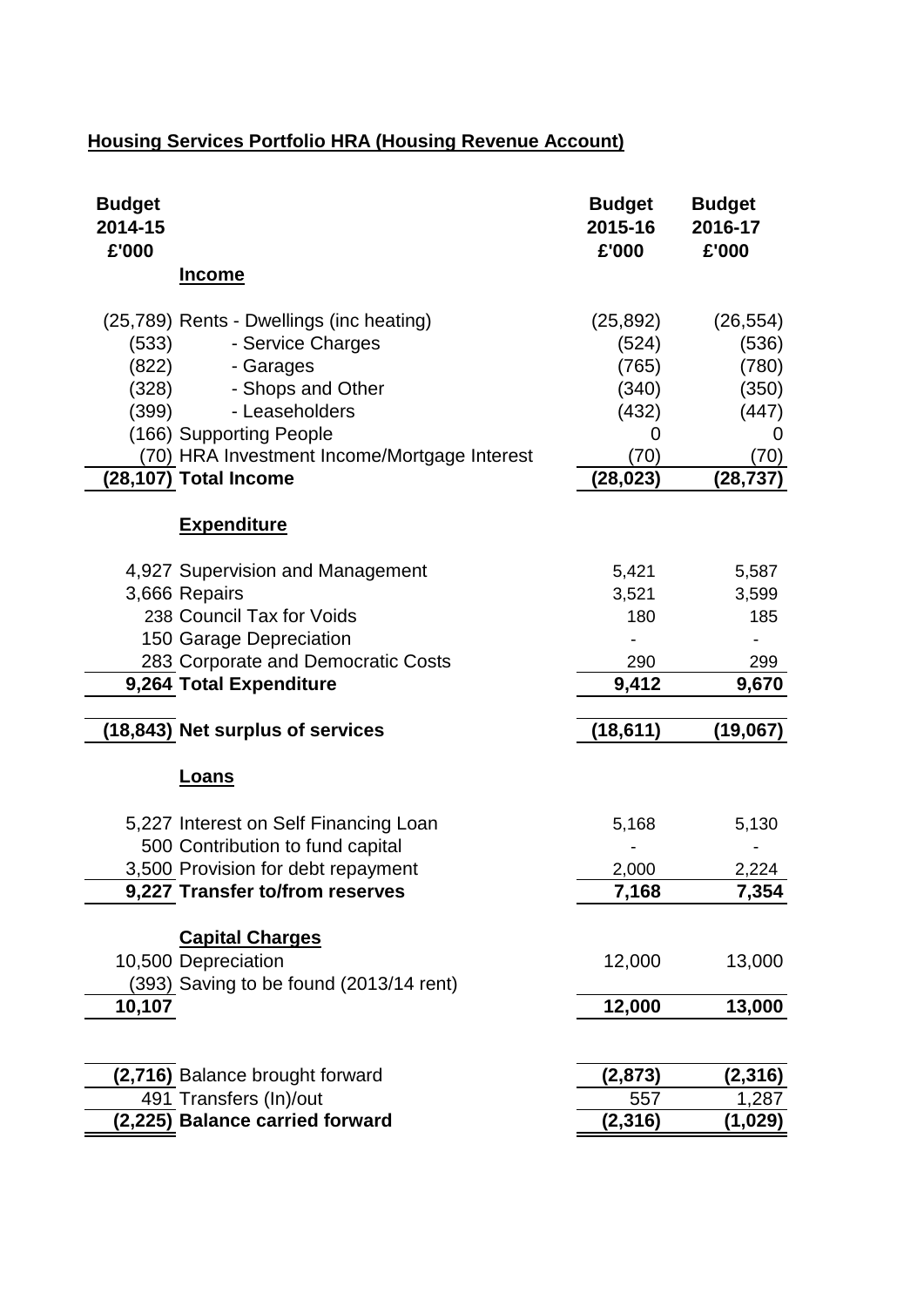# **Planning & Conservation Portfolio (General Fund)**

| <b>Budget</b> | Cost          |                                            | <b>Budget</b> | <b>Budget</b> |                                         |
|---------------|---------------|--------------------------------------------|---------------|---------------|-----------------------------------------|
| 2014-15       | <b>Centre</b> | <b>Direct Services</b>                     | 2015-16       | 2016-17       |                                         |
| £             |               |                                            | £             | £             |                                         |
|               | 1110          | <b>Chief Executive</b>                     | 361,460       |               | 361,460 Formerly in Resources (Direct)  |
|               | 1257          | Strategic Partnership                      | 85,040        |               | 85,040 Formerly in Resources (Support)  |
| 85,600        | 4510          | <b>Building Control</b>                    | 322,850       | 322,850       |                                         |
| 745,260       | 4520          | <b>Spatial Planning</b>                    | 795,730       | 795,680       |                                         |
| 745,990       | 4530          | Development Management                     | 1,119,980     | 1,119,830     |                                         |
| 79,730        | 4550          | Design & Conservation                      | 84,950        | 84,950        |                                         |
|               | 4570          | <b>Planning Appeals</b>                    | 14,000        | 14,000        |                                         |
| 42,380        | 4580          | Landscape & Graphic Design                 | 70,210        | 70,210        |                                         |
| 860           | 6025          | Drainage & Flood Prevention                | 0             |               | 0 Moved to Environmental                |
| 1,699,820     |               | <b>Net Budget</b>                          | 2,854,220     | 2,854,020     |                                         |
| (71,080)      |               | Less funding from reserves                 | (259, 400)    | (259, 400)    |                                         |
|               |               | <b>Net Budget for Planning &amp;</b>       |               |               |                                         |
| 1,628,740     |               | <b>Conservation Portfolio</b>              | 2,594,820     | 2,594,620     |                                         |
|               |               | <b>Costs reallocated to other services</b> |               |               |                                         |
|               |               |                                            |               |               |                                         |
|               | 1255          | Policy and Partnership                     | 104,910       |               | 104,910 Formerly in Resources (Support) |
|               | 1590          | Communications and Web                     | 265,640       |               | 265,640 Formerly in Resources (Support) |
|               |               | Development                                |               |               |                                         |
| 417,020       | 4500          | <b>Planning Technical Support</b>          | 425,900       | 425,900       |                                         |
|               | 5526          | Programme Management                       | 168,360       | 168,360       |                                         |
|               | 6410          | Landscape, Architect, Arborists            | 267,480       |               | 267,480 Moved from Environmental        |
| (417,020)     |               | Recharge to other services                 | (1,232,290)   | ,232,290)     |                                         |

 $0$  0 0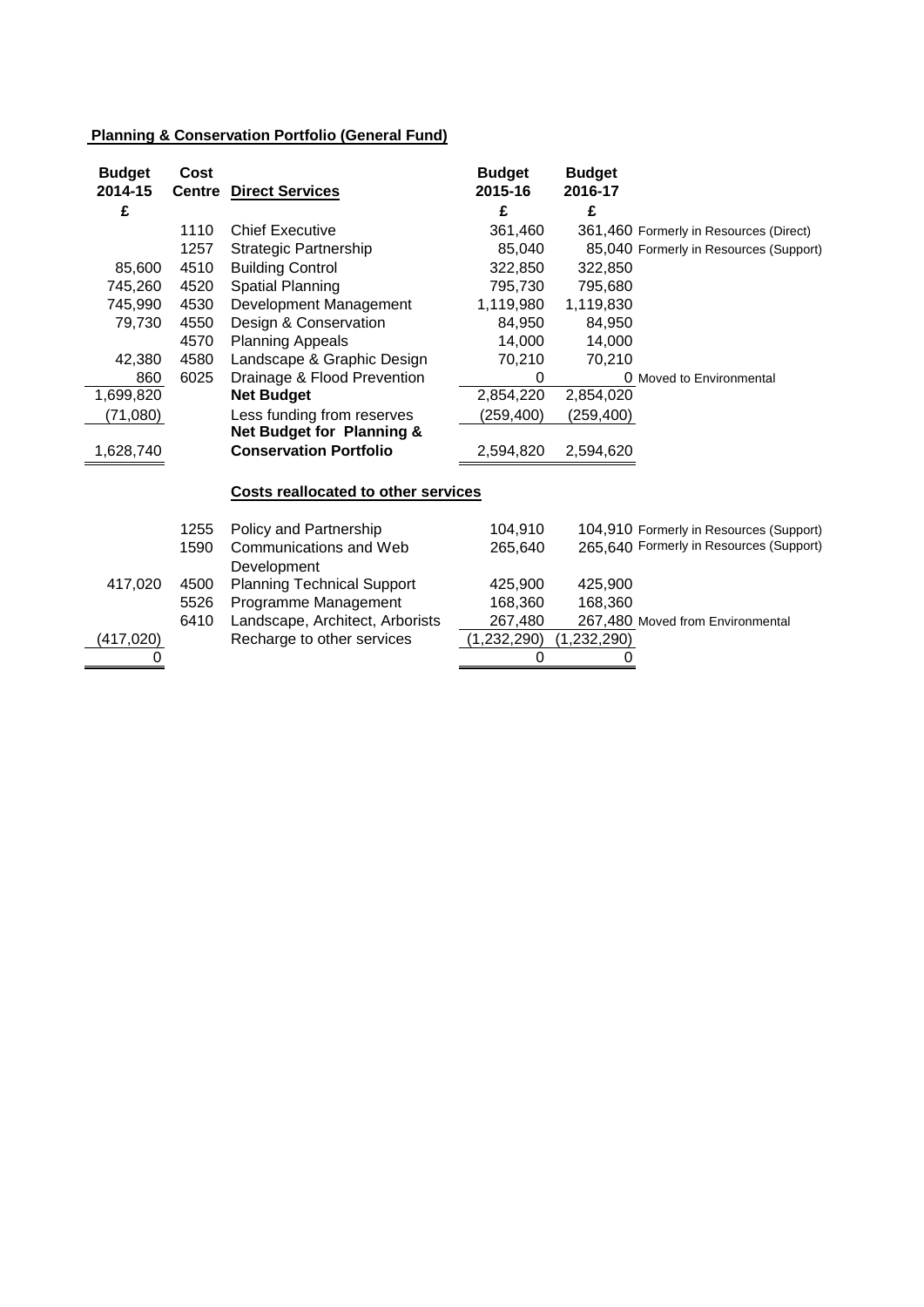## **Resources (Direct) Portfolio**

| <b>Budget</b> | Cost |                                            | <b>Budget</b> | <b>Budget</b> |                                              |
|---------------|------|--------------------------------------------|---------------|---------------|----------------------------------------------|
| 2014-15       |      | <b>Centre Direct Services</b>              | 2015-16       | 2016-17       |                                              |
| £             |      |                                            | £             | £             |                                              |
| 328,700       | 1110 | <b>Chief Executive</b>                     |               |               | Moved to Planning                            |
| 18,800        | 1202 | Project Leadership                         | 0             | 0             |                                              |
| 8,950         | 2900 | Jubilee Restaurant                         | 0             |               | 0 Moved to Community & Engagement            |
| 39,550        | 3520 | <b>External Audit</b>                      | 40,680        | 40,680        |                                              |
|               | 3540 | Democratic Represent &<br>Management       | 1,063,930     |               | 1,062,780 Formerly in Community & Engagement |
| 14,510        | 5000 | <b>Corporate Property</b>                  | (295, 350)    | (295, 350)    |                                              |
| (59, 690)     | 5005 | Sandridge Gate Business Centre             | (86, 570)     | (86, 570)     |                                              |
| (1,218,770)   | 5010 | Miscellaneous                              | 920,300       | 1,541,300     |                                              |
| (8,000)       | 5011 | Interest on Balances                       | 92,000        | 92,000        |                                              |
| 796,100       | 5012 | Minimum Revenue Provision                  | 873,100       | 1,031,100     |                                              |
| 12,070        | 5025 | <b>Corporate Costs</b>                     | 14,360        | 14,360        |                                              |
| (98, 430)     | 5035 | <b>Business Rates</b>                      | (69,900)      | (70, 400)     |                                              |
| 848,020       | 5040 | Council Tax                                | 742,920       | 742,220       |                                              |
| 162,770       | 5047 | <b>Council Tax Localisation</b>            | 162,770       | 162,770       |                                              |
| 609,770       | 5050 | <b>Benefits Administration</b>             | 0             |               | 0 Moved to Housing                           |
| $\Omega$      | 5062 | <b>Local Services Hub</b>                  | 41,410        |               | 41,410 Formerly in Community & Engagement    |
| 18,890        | 5547 | <b>Protection from Eviction</b>            | 0             |               | Moved to Community & Engagement              |
| 1,473,240     |      | <b>Net Budget</b>                          | 3,499,650     | 4,276,300     |                                              |
| (24, 260)     |      | Funding from reserves                      | (16,000)      |               |                                              |
| 1,448,980     |      | <b>Net Budget for Resources (Direct)</b>   | 3,483,650     | 4,276,300     |                                              |
|               |      | <b>Costs reallocated to other services</b> |               |               |                                              |
| (26, 670)     | 5030 | Recovery Administration                    | 60,570        | 60,570        |                                              |
| 115,830       | 5055 | Benefits investigation                     | 0             |               | 0 Moved to Housing                           |
| 89,160        |      |                                            | 60,570        | 60,570        |                                              |
| (89, 160)     |      | Recharge to other services                 | (60, 570)     | (60, 570)     |                                              |
| 0             |      |                                            | 0             | 0             |                                              |
|               |      |                                            |               |               |                                              |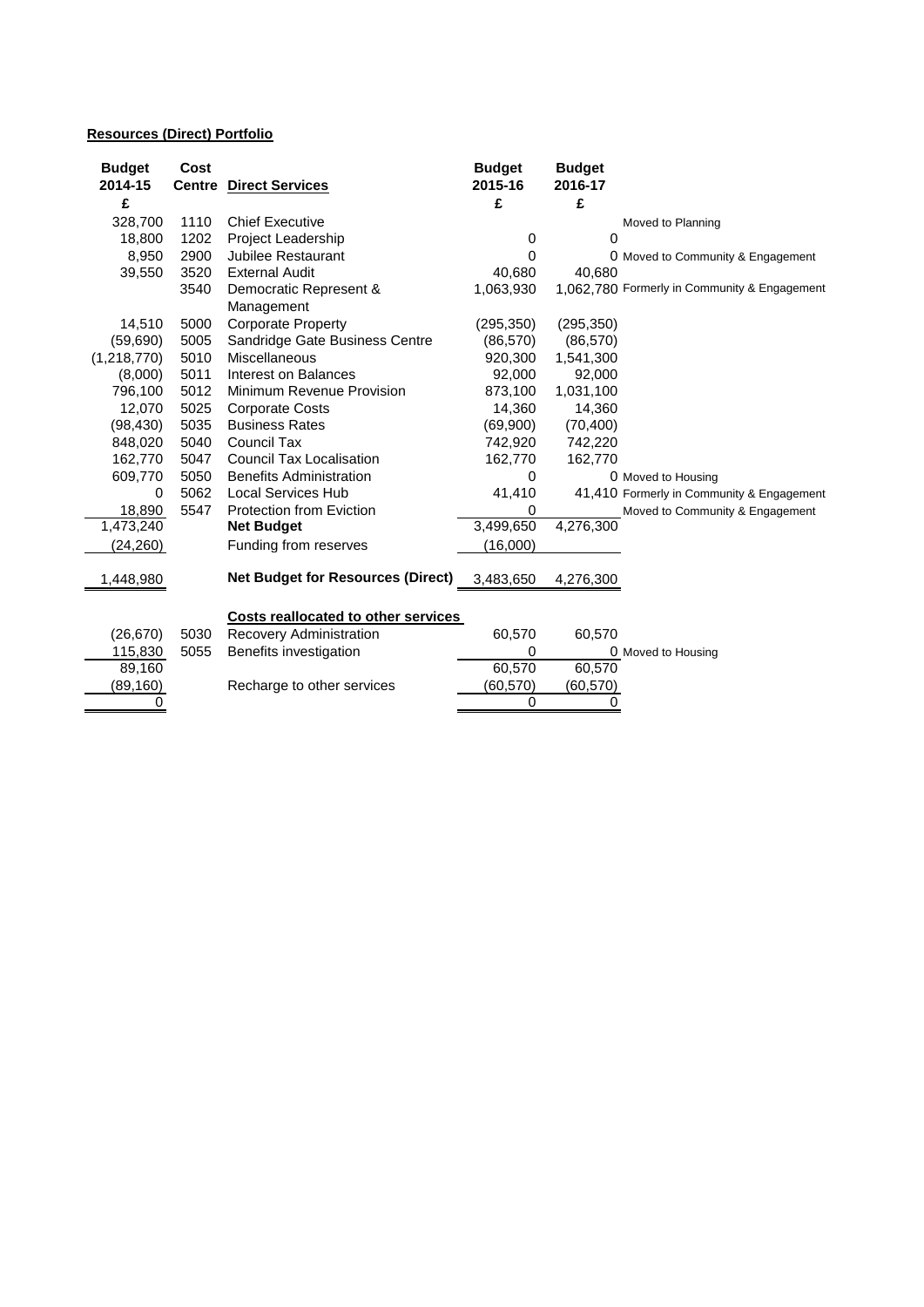## **Resources (Support) Portfolio**

| <b>Budget</b> | Cost |                                            | <b>Budget</b> | <b>Budget</b> |                                            |
|---------------|------|--------------------------------------------|---------------|---------------|--------------------------------------------|
| 2014-15       |      | <b>Centre</b> Direct Services              | 2015-16       | 2016-17       |                                            |
| £             |      |                                            | £             | £             |                                            |
| 174,270       | 1257 | Strategic Partnership                      | 0             |               | 0 Moved to Planning                        |
| 75,510        | 1259 | Economic Dev Partnership Deliv             | 0             |               | 0 Moved to Community & Engagement          |
| 62,000        | 5530 | Revenue funding for capital (IT)           | 99,400        | 99,400        |                                            |
| 311,780       |      | <b>Net Budget</b>                          | 99,400        | 99,400        |                                            |
| (105,000)     |      | Less funding from reserves                 | (99, 400)     | (99, 400)     |                                            |
|               |      | <b>Net Budget for Resources (Support)</b>  |               |               |                                            |
| 206,780       |      | <b>Portfolio</b>                           | 0             | 0             |                                            |
|               |      | <b>Costs reallocated to other services</b> |               |               |                                            |
| 241,500       | 1255 | Policy and Partnership                     | 0             |               | 0 Moved to Planning                        |
| 223,540       | 1590 | Communications and Web Development         | 0             |               | 0 Moved to Planning                        |
| 176,150       | 3500 | <b>Internal Audit</b>                      | 180,600       | 180,600       |                                            |
|               | 5500 | <b>Central Offices</b>                     | 808,010       |               | 808,010 Formerly in Community & Engagement |
| 233,990       | 5505 | <b>HR Support Services</b>                 | 237,760       | 237,760       |                                            |
| 109,750       | 5510 | Postage Holding Account                    | 112,030       | 112,030       |                                            |
| 135,780       | 5512 | <b>Print Central Code</b>                  | 113,060       | 113,060       |                                            |
| 45,290        | 5515 | <b>Telephone Switchboard</b>               | 65,830        | 65,830        |                                            |
| 809,570       | 5525 | <b>Customer Service Centre</b>             | 829,440       | 829,440       |                                            |
| 265,330       | 5528 | <b>Business Systems Support</b>            | 265,360       | 265,360       |                                            |
| 847,510       | 5530 | <b>Information Technology Service</b>      | 685,080       | 685,080       |                                            |
| 181,500       | 5535 | <b>Office Services</b>                     | 187,880       | 187,880       |                                            |
| 1,096,950     | 5550 | <b>Financial Services</b>                  | 1,125,700     | 1,120,700     |                                            |
| 114,160       | 5555 | Procurement                                | 127,300       | 127,300       |                                            |
| 502,540       | 5560 | <b>Estates</b>                             | 515,960       | 515,960       |                                            |
| 325,550       | 5565 | <b>Human Resources</b>                     | 406,710       | 406,710       |                                            |
|               | 5568 | Apprenticeships                            | 35,000        |               | 35,000 Formerly in Community & Engagement  |
| 397,160       | 5570 | <b>IT Management Services</b>              | 331,980       | 331,980       |                                            |
| 5,706,270     |      |                                            | 6,027,700     | 6,022,700     |                                            |
| (20, 330)     |      | Less funding from reserves                 | 122,120       | 122,120       |                                            |
| (5,685,940)   |      | Recharge to other services                 | (6, 149, 820) | (6, 144, 820) |                                            |
| 0             |      |                                            | 0             | 0             |                                            |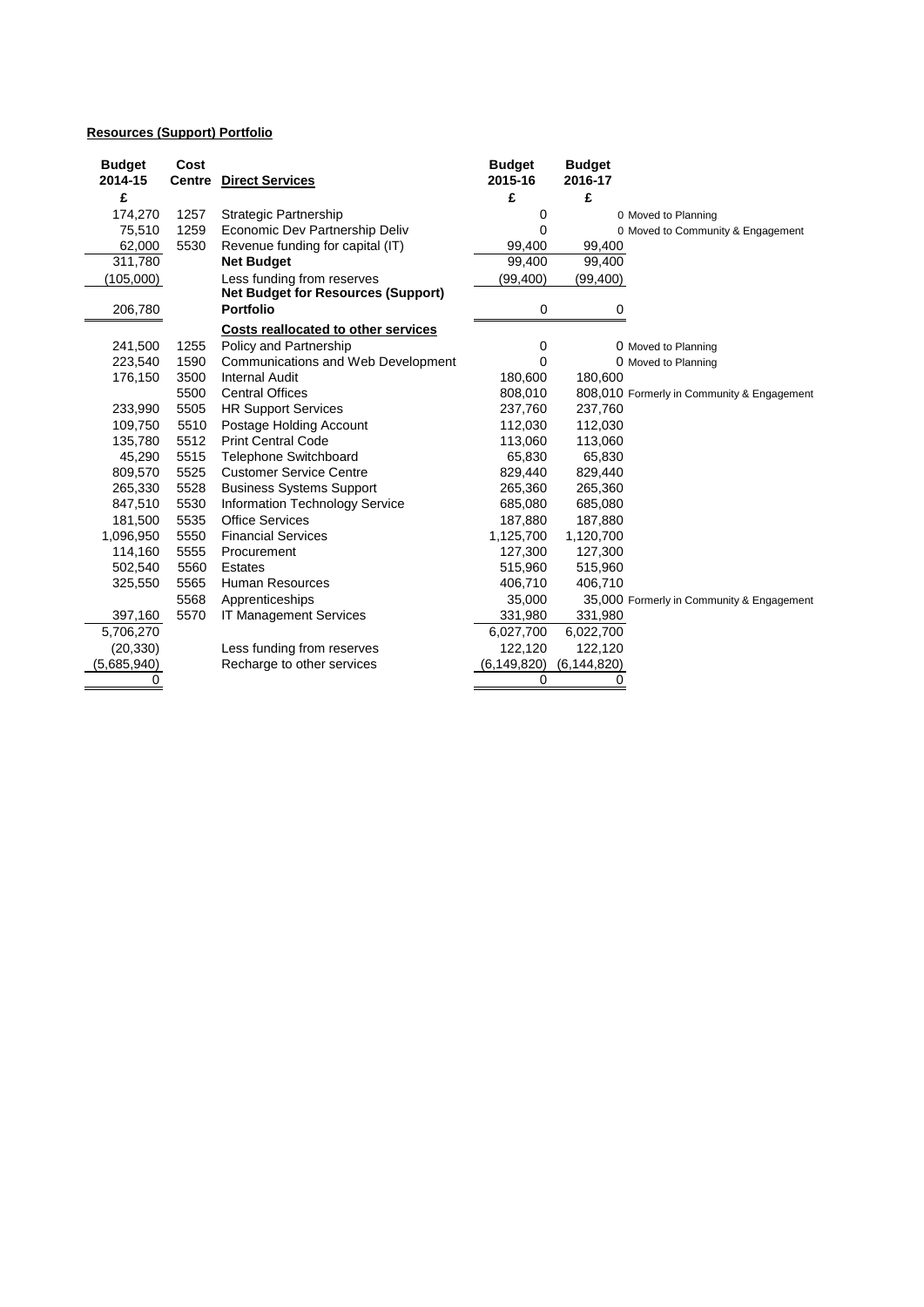# **SPORT & LEISURE PORTFOLIO**

| <b>Budget</b> | Cost          |                                          | <b>Budget</b> | <b>Budget</b> |
|---------------|---------------|------------------------------------------|---------------|---------------|
| 2014-15       | <b>Centre</b> | <b>Direct Services</b>                   | 2015-16       | 2016-17       |
| £             |               |                                          | £             | £             |
| 799,010       | 2500          | Leisure Management Contract              | 463,930       | 463,930       |
| 37,430        | 2505          | St Albans Arts Sports & Health           | 24,520        | 23,770        |
| 424,830       | 2510          | Leisure Administration                   | 459,700       | 454,700       |
| 948,930       | 2700          | <b>Grounds Maintenance Contract</b>      | 829,650       | 829,650       |
| 178,740       | 2705          | <b>Sports Administration</b>             | 192,840       | 192,740       |
| (8,560)       | 2710          | Harpenden Indoor Bowls Rink              | (8,610)       | (8,610)       |
| 244,480       | 2715          | Westminster Lodge Leisure Centre         | (80, 600)     | (115,600)     |
| 47,940        | 2720          | Verulamium Running Track                 | 49,600        | 49,600        |
| 87,090        | 2725          | <b>Harpenden Swimming Pool</b>           | 79,370        | 79,370        |
| 146,480       | 2730          | <b>Harpenden Sports Centre</b>           | 149,600       | 149,600       |
| 53,400        | 2735          | Leisure Buildings General                | 67,110        | 67,110        |
| 35,940        | 2745          | <b>Batchwood Tennis Centre</b>           | 243,440       | 243,440       |
| (570)         | 2750          | <b>Batchwood Golf Course</b>             | (2,690)       | (2,690)       |
| 25,560        | 2755          | <b>London Colney Recreation Centre</b>   | 21,560        | 169,230       |
| 173,740       | 2920          | Alban Arena                              | 150,420       | 150,420       |
| 68,930        | 2930          | <b>Maltings Arts Theatre</b>             | 61,470        | 61,470        |
| 46,570        | 2940          | Harpenden Public Hall                    | 36,910        | 36,910        |
| 9,200         | 2950          | Marlborough Club                         | 9,560         | 9,560         |
| 20,030        | 3000          | <b>Arts Development</b>                  | 17,290        | 17,290        |
| (28, 610)     | 3004          | <b>Town Hall</b>                         | (29, 830)     | (29, 830)     |
| 455,310       | 3012          | Heritage Administration                  | 571,370       | 571,070       |
| 74,540        | 3016          | Verulamium Museum                        | 75,420        | 75,420        |
| 154,220       | 3020          | Museum of St Albans                      | 155,760       | 155,760       |
| 7,040         | 3024          | <b>Historic Buildings</b>                | 7,560         | 7,560         |
| 49,840        | 3028          | <b>Field Archaeology</b>                 | 51,470        | 51,470        |
| 6,560         | 3032          | Conservation                             | 7,190         | 7,190         |
| 77,600        | 3036          | Curatorial                               | 83,630        | 83,630        |
| 17,600        | 3040          | Design & Display                         | 17,950        | 17,950        |
| 39,770        | 3048          | Education                                | 0             | 0             |
| 0             | 3052          | <b>Finds Liaison</b>                     | 920           | 920           |
|               |               | Funding from/to (+/-) earmarked reserves | 71,980        | 71,980        |
| 4,193,040     |               |                                          | 3,778,490     | 3,885,010     |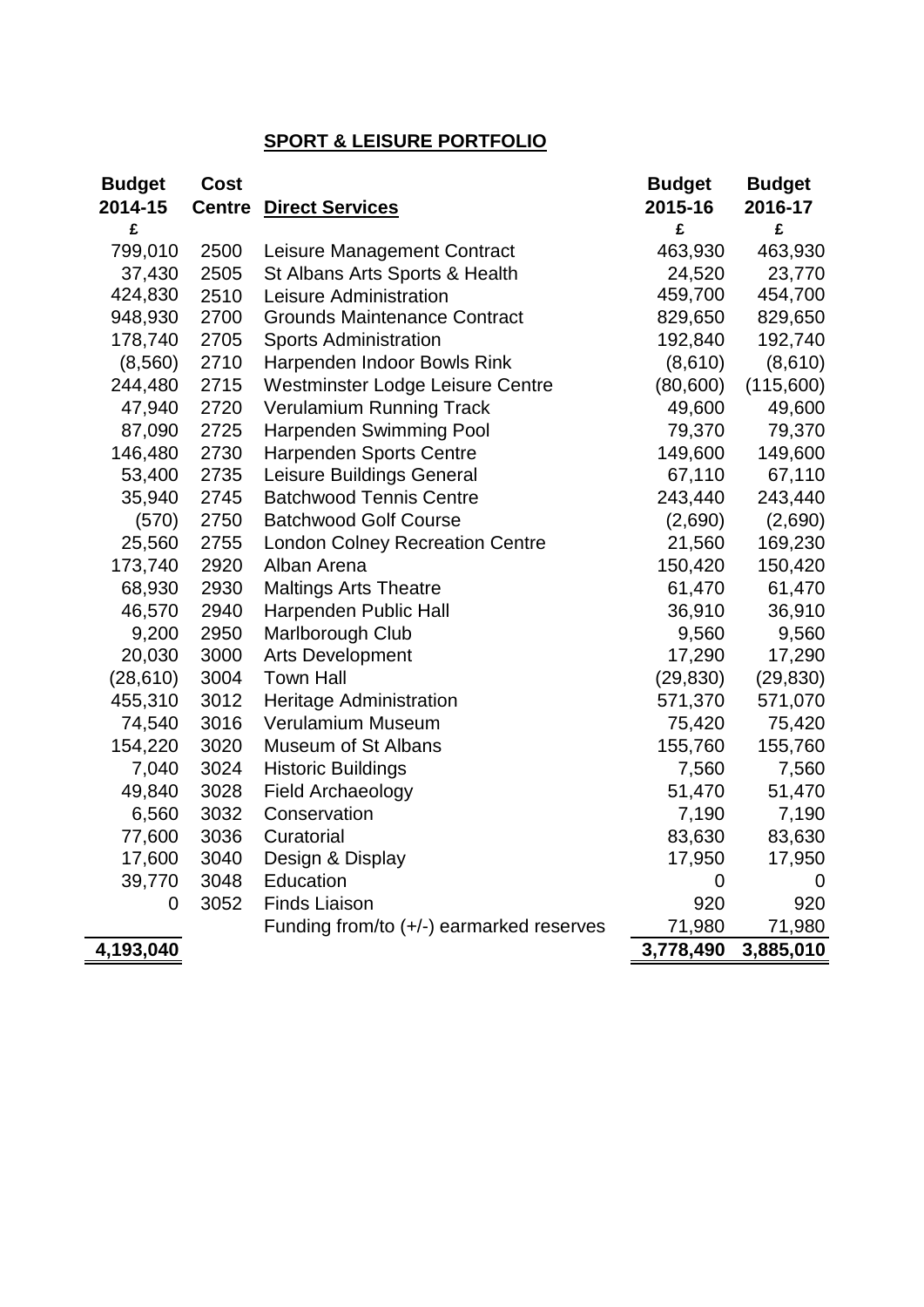## **General Fund Capital Programme 2014-15 to 2016-17**

| <b>Portfolio</b><br><b>Capital Scheme</b>                       | 2014-15 Budget |               | 2015-16 2016-17 Budget |  |
|-----------------------------------------------------------------|----------------|---------------|------------------------|--|
|                                                                 |                | <b>Budget</b> |                        |  |
| Community Engagement and Localism                               | £'000          | £'000         | £'000                  |  |
| <b>Christmas Market- Chalets</b>                                | 38.6           | 0.0           |                        |  |
| Jubilee Centre- cost of dilapidations                           | 0.0            | 7.3           |                        |  |
| Nickey Line- improvement and refurbishment                      | 170.0          | 0.0           |                        |  |
| Cycle ways (including Green Ring)                               | 215.0          | 122.3         |                        |  |
| Green Travel                                                    | 2.0            | 9.5           |                        |  |
| <b>Bus Shelters</b>                                             | 24.0           | 0.0           |                        |  |
| <b>Quality Partnership-Bus Network</b>                          | 70.0           | 0.0           |                        |  |
| <b>Street Scene - Improvements</b>                              | 71.6           | 50.2          |                        |  |
| City Centre Public Realm - Traffic Management                   | 74.6           | 53.4          |                        |  |
| Westminster Car Park resurfacing                                | 100.0          |               |                        |  |
| Economic Development - Initiatives                              | 0.0            | 25.0          |                        |  |
| Total for Community Engagement and Localism                     | 765.8          | 267.7         | 0.0                    |  |
| <b>Total for Environment</b>                                    |                |               |                        |  |
| <b>Air Quality Schemes</b>                                      | 162.6          | 0.0           |                        |  |
| Recycling and Waste Equipment (for new and existing properties) | 55.1           | 0.0           |                        |  |
| <b>Improve Disabled Access</b>                                  | 50.0           | 0.0           |                        |  |
| Ver. Park Signage Project                                       | 71.8           | 0.0           |                        |  |
| Investment in Renewable Energy Technologies                     | 20.0           | 9.0           |                        |  |
| <b>Total for Environment</b>                                    | 359.5          | 9.0           | 0.0                    |  |
| Resources                                                       |                |               |                        |  |
| Public Services Network- Compliance                             | 85.0           | 0.0           |                        |  |
| Capital - Invest to Save Projects                               | 74.0           | 7.4           |                        |  |
| <b>Total for Resources</b>                                      | 159.0          | 7.4           | 0.0                    |  |
| Sports, Leisure and Heritage                                    |                |               |                        |  |
| <b>Batchwood Sports Centre</b>                                  | 1,159.2        | 340.8         |                        |  |
| <b>Cotlandswick Leisure Centre</b>                              | 2,909.0        | 1,819.4       |                        |  |
| New Museum and Galleries project                                |                |               |                        |  |
| Phase 1- Development Phase                                      | 162.8          | 250.0         |                        |  |
| Phase 2- Construction and Implementation                        | 0.0            | 0.00          | 6,087.2                |  |
| Costs incurred on sale of MOSTA                                 | 65.0           | 45.0          |                        |  |
| <b>Rothamsted Park-Tennis Courts</b>                            | 9.4            | 0.0           |                        |  |
| Harp Town Football Club - Roof Repairs                          | 20.1           | 0.0           |                        |  |
| Leisure Buildings -Condition Survey Works & Refurbishments      | 69.9           | 85.7          |                        |  |
| Westminster Lodge equipment                                     | 12.1           |               |                        |  |
| Fleetville Open Space - Phase 2 (playground)                    | 76.0           | 0.0           |                        |  |
| Town Hall - External Works                                      | 0.0            | 22.0          |                        |  |
| Town Hall- Boiler Replacement                                   | 0.0            | 25.8          |                        |  |
| Total Sports, Leisure and Heritage                              | 4,483.4        | 2,588.8       | 6,087.2                |  |
| Leader and Portfolio for Planning and Conservation              |                |               |                        |  |
| Civic Centre Opportunity Site*                                  | 4,500.0        |               |                        |  |
|                                                                 |                |               |                        |  |
|                                                                 | 10,267.8       | 2,872.9       | 6,087.2                |  |
| Funded By:                                                      |                |               |                        |  |
| Section 106                                                     | 1,055.4        | 0.0           | 370.0                  |  |
| Revenue contribution to capital/funded from reserves            | 565.0          | 0.0           |                        |  |
| <b>Capital Receipts</b>                                         | 77.1           | 45.0          | 1,500.0                |  |
| Other grants and contributions                                  | 589.8          | 283.1         | 4,217.2                |  |
| Prudential borrowing                                            | 7,980.5        | 2,544.7       |                        |  |

Notes:

\* Civic Centre Opportunity Site is subject to approval by Council. This number includes acquistion costs and subsequent development work

Total 10,267.8 2,872.9 6,087.2

Programme excludes capital receipt expected from Ridgeview, which is not yet confirmed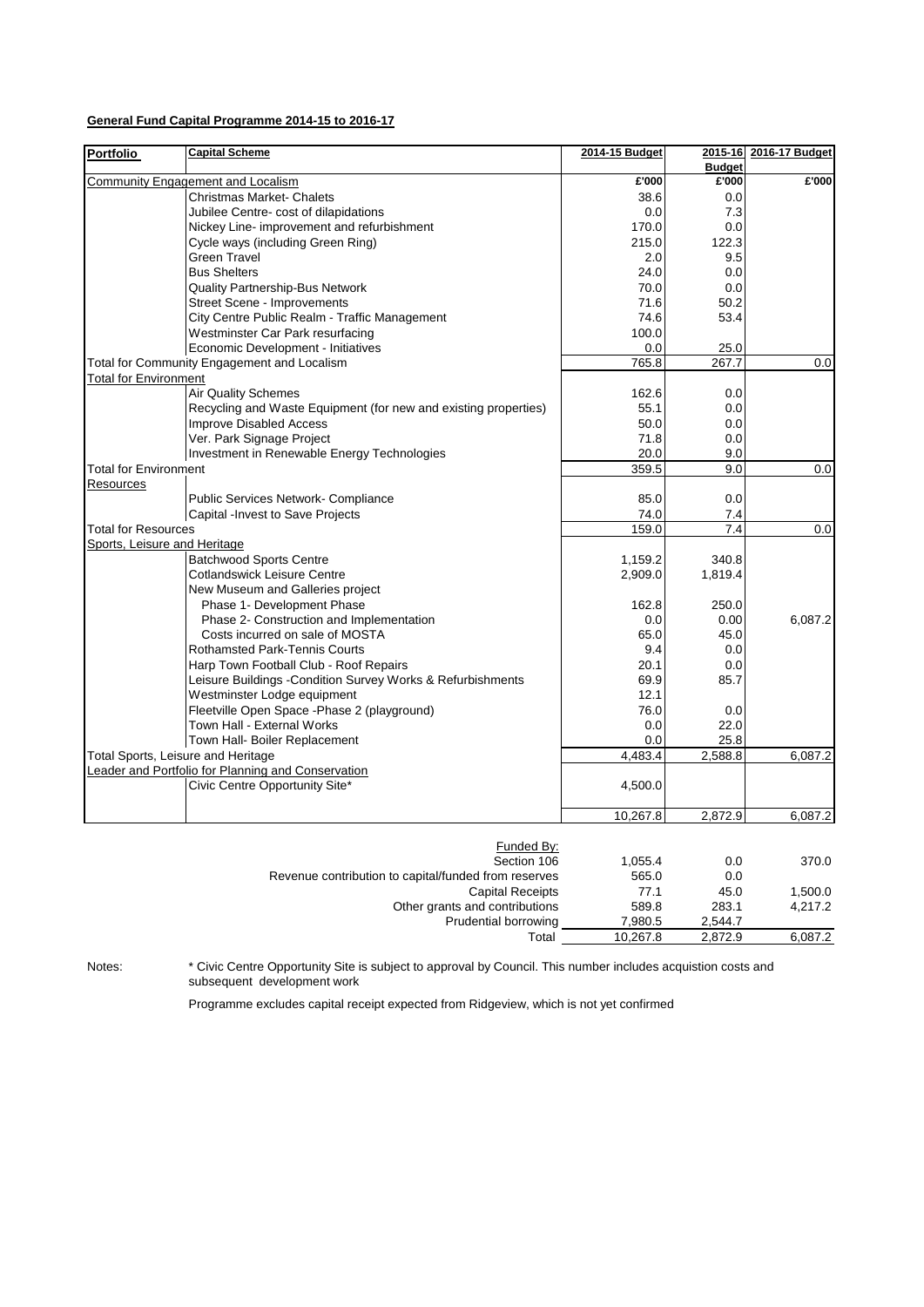| <b>Housing Investment Programme</b>                                        |                  |                  |
|----------------------------------------------------------------------------|------------------|------------------|
|                                                                            | 2015-16<br>£'000 | 2016-17<br>£'000 |
| <b>HRA Capital Works</b>                                                   |                  |                  |
| <b>Renewal of Heating Systems</b>                                          | 1,692            | 1,830            |
| <b>Communal Heating - Various</b>                                          | 17               | 17               |
| <b>Roof Replacement</b>                                                    | 1,350            | 1,350            |
| <b>Electrical Rewiring</b>                                                 | 390              | 390              |
| Kitchen & Bathroom Modernisation                                           | 1,510            | 1,672            |
| <b>UPVC Window Replacement</b>                                             | 1,106            | 1,106            |
| Repointing and Rendering & Chimneys                                        | 350              | 350              |
| <b>Fire Safety Improvements</b>                                            | 200              | 150              |
| <b>Lift Upgrades</b>                                                       | 50               | 150              |
| <b>Garage Refurbishments</b>                                               | 75               | 75               |
| <b>Replacement of Asbestos Elements</b>                                    | 75               | 75               |
| <b>Extensions to Council Dwellings</b>                                     | 70               | 70               |
| Cavity / Loft Insulation                                                   | 10               | 10               |
| Reactive works - planned                                                   |                  |                  |
| <b>Structural Works</b>                                                    | 250              | 250              |
| <b>Property Enhancements</b>                                               | 250              | 250              |
| <b>Disabled Adaptations</b>                                                | 450              | 450              |
| <b>Linley Court</b>                                                        | 150              |                  |
| <b>Wavell House</b>                                                        | 100              | 1,500            |
| Cotlandswick                                                               | 250              |                  |
| <b>Kings Road</b>                                                          | 250              |                  |
| Non Traditional housing                                                    | 218              | 759              |
| <b>Thomas Sparrow House</b>                                                | 500              |                  |
| Garage (Batchwood)                                                         | 100              | 150              |
|                                                                            |                  |                  |
| <b>Total HRA</b>                                                           | 9,413            | 10,603           |
| <b>Other Housing Capital Works</b><br><b>Private Sector Renewal Grants</b> |                  |                  |
|                                                                            |                  |                  |
| - Home Repair Assistance<br><b>Disabled Facility Grants</b>                | 50<br>700        | 50               |
|                                                                            | 125              | 700<br>130       |
| <b>Improvement Grant Administration</b><br>Affordable Housing              | 1,800            | 3,900            |
| <b>Total Other Housing</b>                                                 | 2,675            | 4,780            |
|                                                                            |                  |                  |
| <b>Total Capital Programme</b>                                             | 12,088           | 15,383           |
| <b>Funding</b>                                                             |                  |                  |
| <b>Major Repair Reserves</b>                                               | 9,413            | 10,603           |
| 1-4-1 Receipts                                                             | 540              |                  |
| <b>Capital Receipts</b>                                                    | 2,135            | 1,170            |
|                                                                            |                  | 3,610            |
| Total                                                                      | 12,088           | 15,383           |

This does not take into account the use of the capital receipt from the disposal of Ridgeview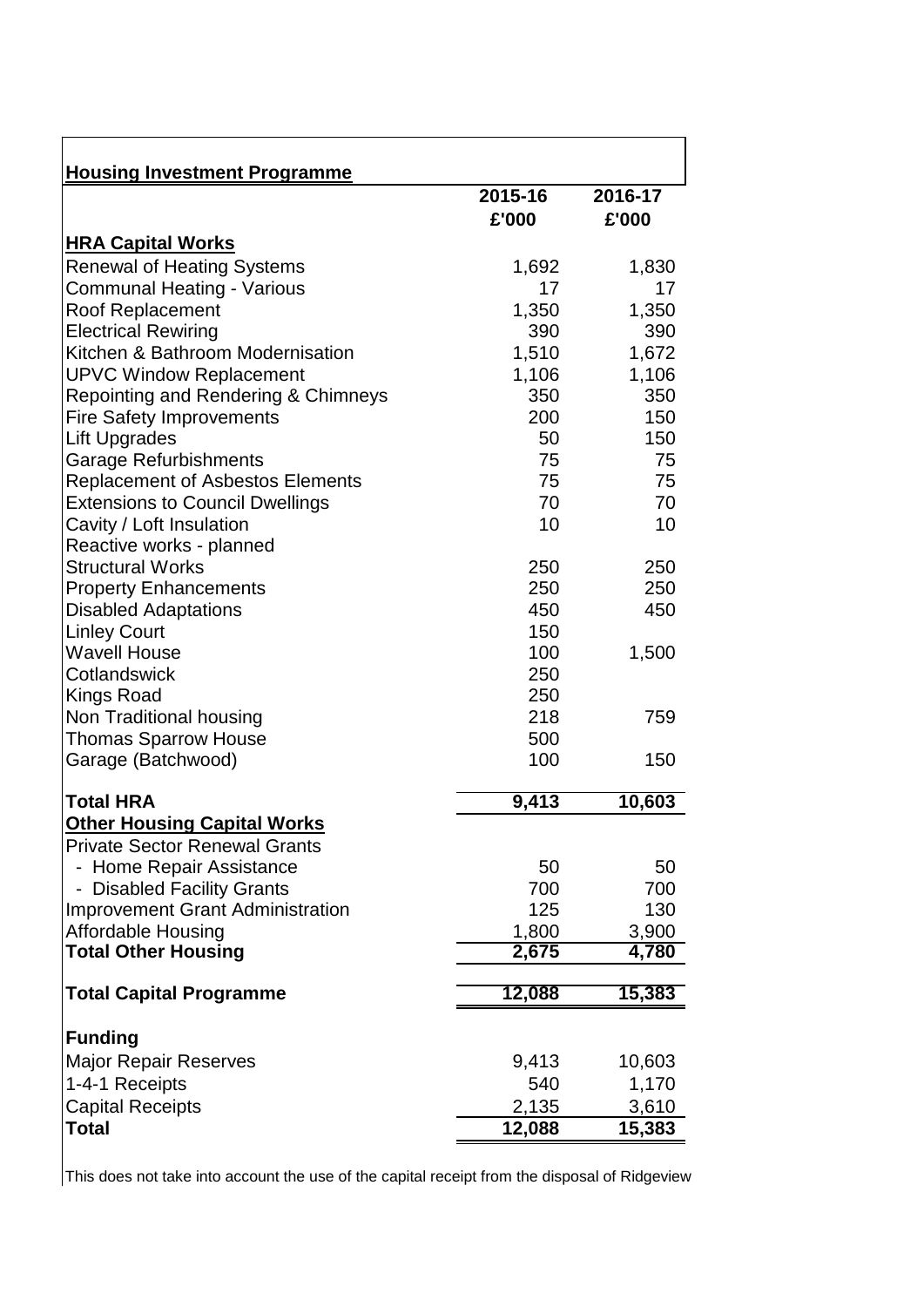# **COUNCIL TAX RATES 2015/16 ANALYSED OVER VALUATION BANDS AND AREAS**

|                            | St Albans | Harpenden | Colney   | Harpenden | London   |          |            |            |           | Wheathamp- | <b>TOTAL/</b>  |
|----------------------------|-----------|-----------|----------|-----------|----------|----------|------------|------------|-----------|------------|----------------|
|                            | City      | Town      | Heath    | Rural     | Colney   | Redbourn | St Michael | St Stephen | Sandridge | stead      | <b>AVERAGE</b> |
| <b>COUNCIL TAX BASE</b>    | 23,838    | 13,520    | 2,350    | 223       | 3,297    | 2,288    | 276        | 6,161      | 4,685     | 2,861      | 59,499         |
|                            |           |           |          |           |          |          |            |            |           |            |                |
| <b>COUNCIL TAX RATES</b>   | £         |           |          | £         |          | £        | £          |            | £         |            |                |
| Band 'A' (Band 'D' x 6/9)  | 979.94    | 1,011.01  | ,007.94  | 971.78    | 1,010.44 | 1,024.13 | 966.86     | 007.36     | 1,003.32  | 1,015.42   | 999.82         |
| Band 'B' (Band 'D' x 7/9)  | 1,143.25  | 1,179.50  | ,175.92  | 1,133.73  | 1,178.85 | 1,194.82 | 1,127.99   | 1,175.25   | 1,170.54  | 1,184.64   | 1,166.45       |
| Band 'C' (Band 'D' x 8/9)  | 1,306.58  | 1,348.01  | ,343.92  | 1,295.70  | 347.26   | 1,365.51 | 1,289.14   | 343.15, ا  | 1,337.76  | 1,353.89   | 1,333.09       |
| Band 'D'                   | ,469.90   | 1,516.51  | .511.90  | 1,457.66  | 1,515.66 | 1,536.20 | ,450.28    | 511.04.    | 1,504.98  | 1,523.12   | 1,499.73       |
| Band 'E' (Band 'D' x 11/9) | 1,796.55  | 1,853.52  | ,847.88  | 1,781.59  | 1,852.47 | 1,877.58 | 1,772.57   | 846.83.    | 1,839.42  | 1,861.60   | 1,833.00       |
| Band 'F' (Band 'D' x 13/9) | 2,123.19  | 2,190.52  | 2,183.86 | 2,105.51  | 2,189.29 | 2,218.96 | 2,094.85   | 2,182.62   | 2,173.87  | 2,200.06   | 2,166.27       |
| Band 'G' (Band 'D' x 15/9) | 2,449.84  | 2,527.52  | 2,519.84 | 2,429.44  | 2,526.10 | 2,560.33 | 2,417.14   | 2,518.40   | 2,508.30  | 2,538.54   | 2,499.54       |
| Band 'H' (Band 'D' x 18/9) | 2,939.80  | 3.033.02  | 3,023.80 | 2,915.32  | 3.031.32 | 3.072.41 | 2,900.56   | 3,022.08   | 3,009.96  | 3,046.24   | 2,999.45       |